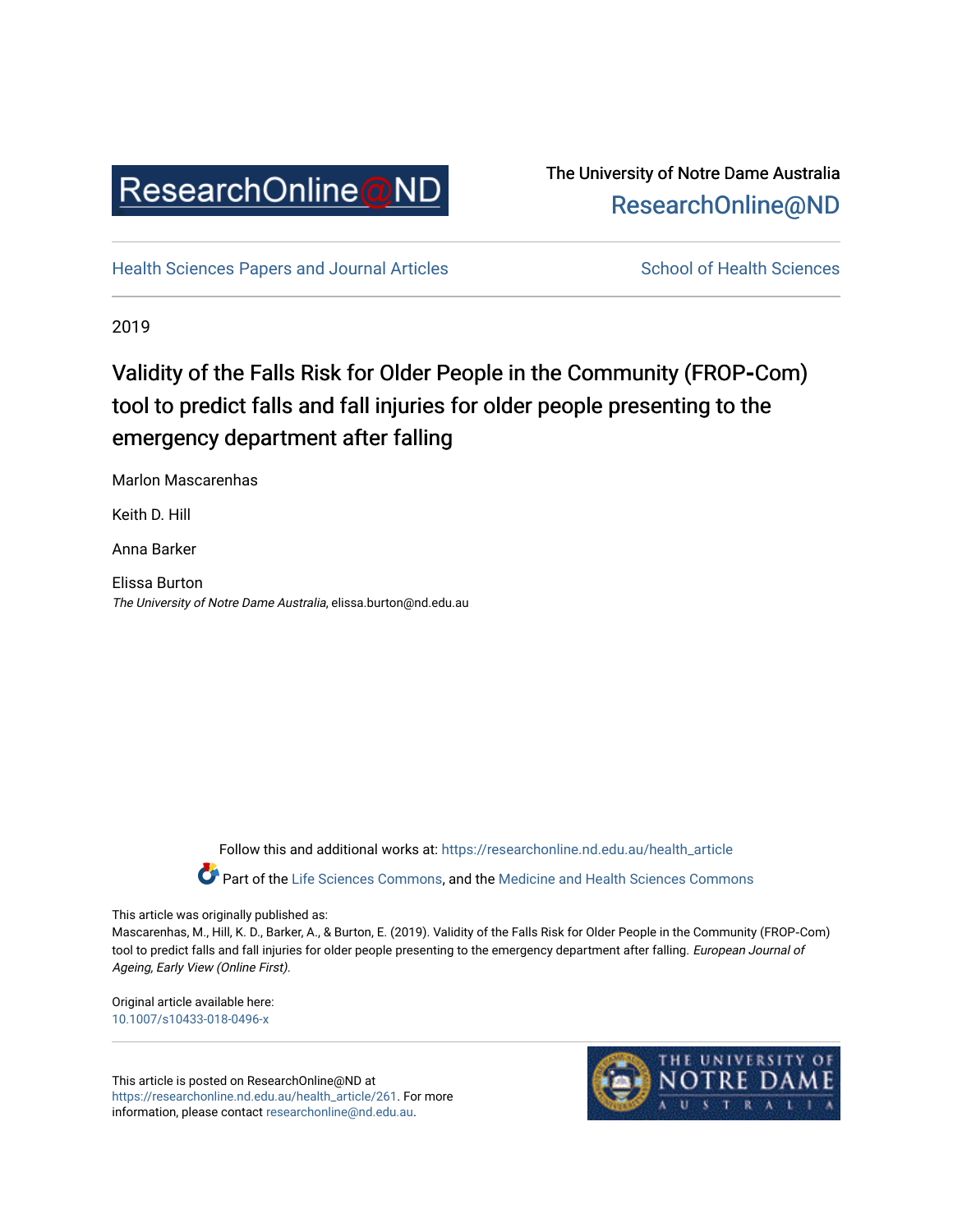This is the peer reviewed version of the following article:

Mescarenhas, M., Hill, K.D., Barker, A., and Burton, E. (2019) Validity of the Falls Risk for Older People in the Community (FROP-Com) tool to predict falls and fall injuries for older people presenting to the emergency department after falling. *European Journal of Ageing, Early View, Online First*. doi: 10.1007/s10433-018-0496-x

The final publication is available at Springer via<https://link.springer.com/article/10.1007%2Fs10433-018-0496-x>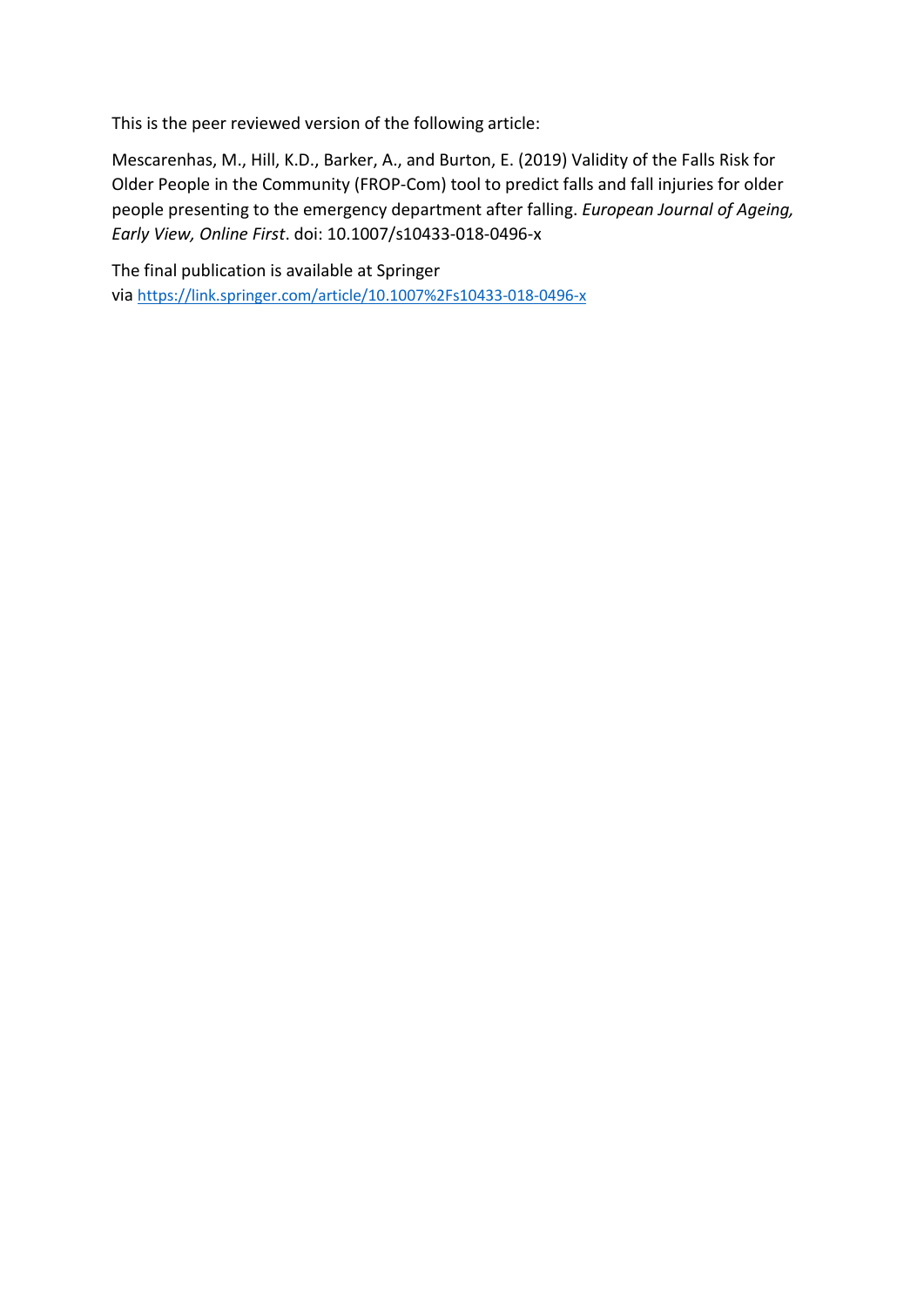# *European Journal of Ageing*

# **Validity of the Falls Risk for Older People in the Community (FROP-Com) tool to predict falls and fall injuries for older people presenting to the emergency department after falling.**

Marlon Mascarenhas,<sup>1</sup> Keith D Hill,<sup>1</sup> Anna Barker,<sup>2</sup> Elissa Burton.<sup>1</sup>

Author affiliations;

<sup>1</sup>School of Physiotherapy and Exercise Science, Curtin University, GPO Box U1987, Perth, Western Australia, 6485 Australia

<sup>2</sup>Department of Epidemiology and Preventative Medicine, The Alfred Centre, Monash University, Melbourne, Victoria, 3004 Australia.

Corresponding author;

Elissa Burton, School of Physiotherapy and Exercise Science, Curtin University, GPO Box U1987, Perth, Western Australia, 6485 Australia.

Email: [E.Burton@curtin.edu.au](mailto:E.Burton@curtin.edu.au)

Phone: +61 8 9266 4926

Keith Hill: ORCID: 0000-0002-2191-0308

Elissa Burton: ORCID: 0000-0001-6470-8305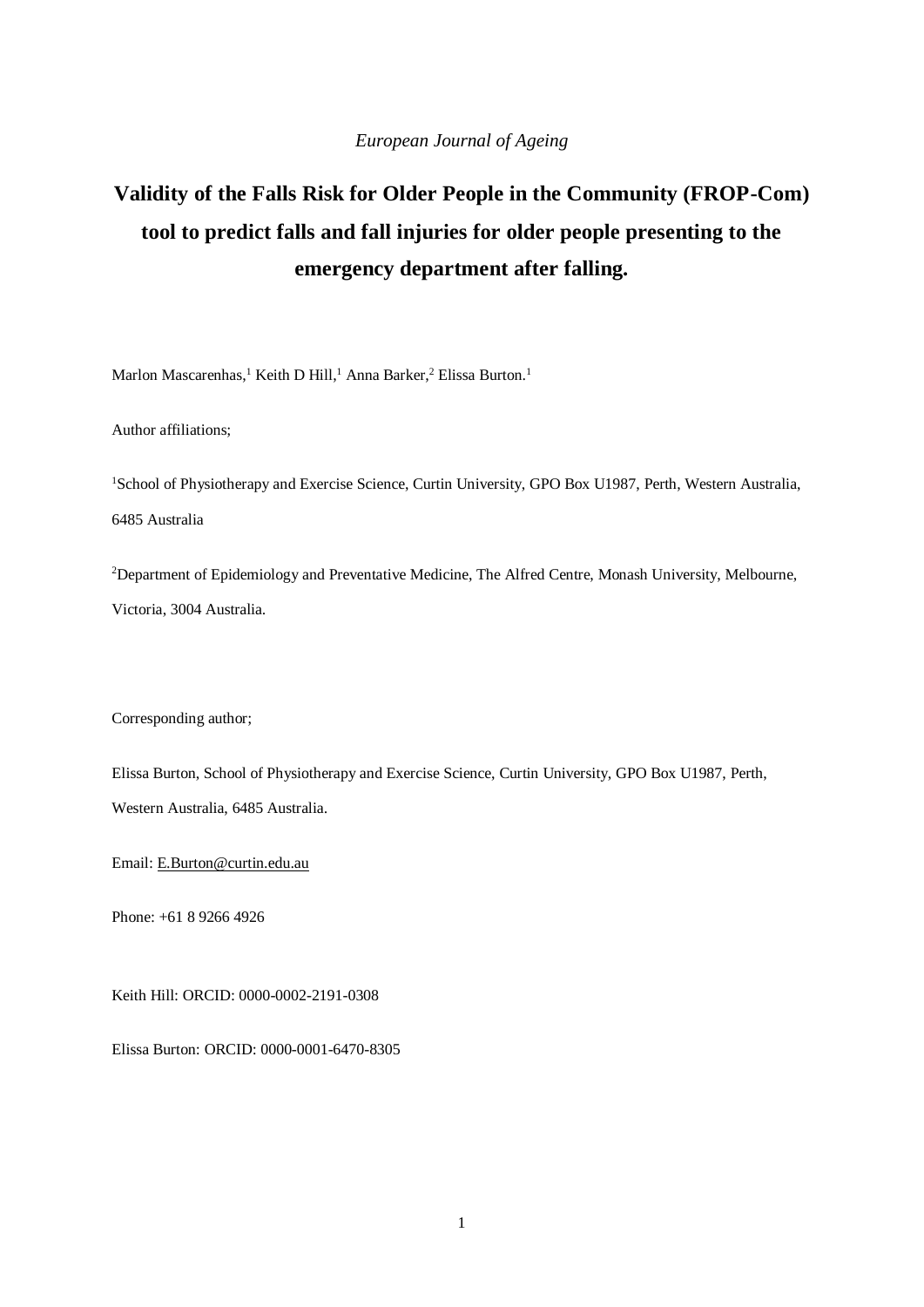# **Acknowledgements**

RESPOND research staff, particularly Dr Renata Morello for her assistance with the RESPOND data; the participants of the RESPOND research study; Ms Angela Jacques and Dr Robyn Fary.

#### **Funding**

This project was funded under the Australian National Health and Medical Research Council's Partnership Projects funding scheme (project number APP1056802) with financial and in-kind contributions from the following partner organisations: Health Strategy and Networks Branch, Strategic Policy and Planning, Department of Health WA; Aged and Continuing Care Directorate, Department of Health WA; Royal Perth Hospital; Curtin University; The University of Western Australia; The Royal Perth Hospital Medical Research Foundation; Sir Charles Gairdner Hospital (SCGH) Are Rehabilitation and Aged Care Falls Specialist Program; Injury Control Council of Western Australia; The George Institute for Global Health; The Alfred Hospital; Monash University; Integrated Care, Victoria Department of Health.

(Word count:3312)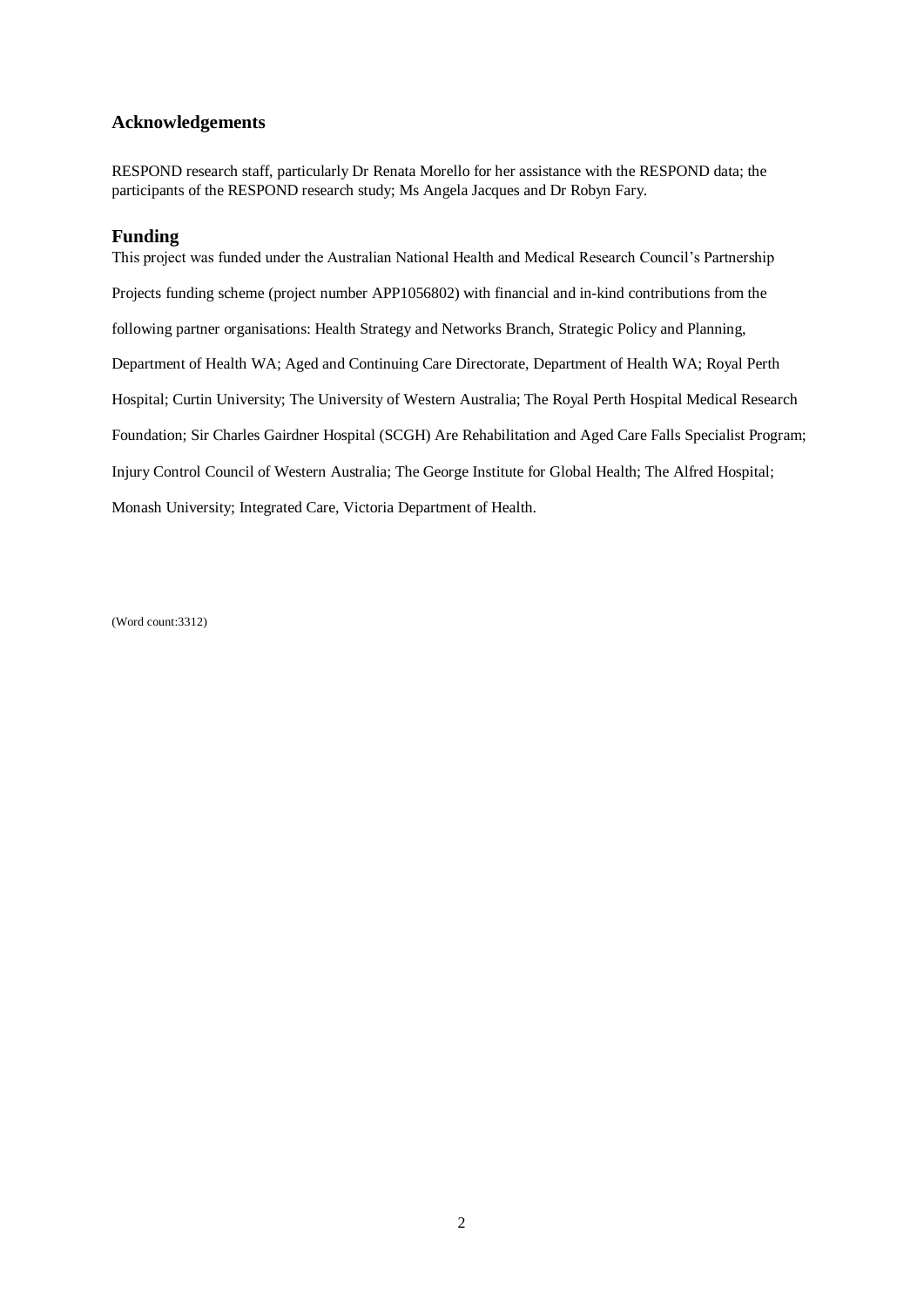#### **Abstract**

The aims of this study were to (1) externally validate the accuracy of the Falls Risk for Older People– Community (FROP-Com) falls risk assessment tool in predicting falls, and (2) undertake initial validation of the accuracy of the FROP-Com to predict injurious falls (requiring medical attention) in people aged  $\geq 60$  years presenting to Emergency Departments (EDs) after falling. Two hundred and thirteen participants (mean age=72.4 years; 59.2% women) were recruited (control group of a randomised controlled trial). A FROP-Com assessment was completed at a home visit within two weeks of ED discharge. Data on falls and injurious falls requiring medical attention were collected via monthly falls calendars for the next 12-months. Predictive accuracy was evaluated using sensitivity and specificity of a high risk FROP-Com classification (score≥19) in predicting a fall, and injurious falls requiring medical attention. Fifty percent of participants fell, with 60.4% of falls requiring medical attention. Thirty-two percent were classified as high, 49% as moderate and 19% low falls risk. Low sensitivity was achieved for the FROP-Com high risk classification for predicting falls (43.4%) and injurious falls (34.4%), although specificity was high (79.4% and 78.6% respectively). Despite the FROP-Com's low predictive accuracy, the high fall rate and high falls risk of the sample suggest that older people who fall, present to ED and are discharged home are at high risk of future falls. In high falls risk populations such as in this study, the FROP-Com is not a valid tool for classifying risk of falls or injurious falls. Its potential value may instead be in identifying risk factors for falling to direct tailoring of falls prevention interventions to reduce future falls.

# **Key Words**

Accidental falls, Geriatric assessment, Older adults, Risk factors, External validity.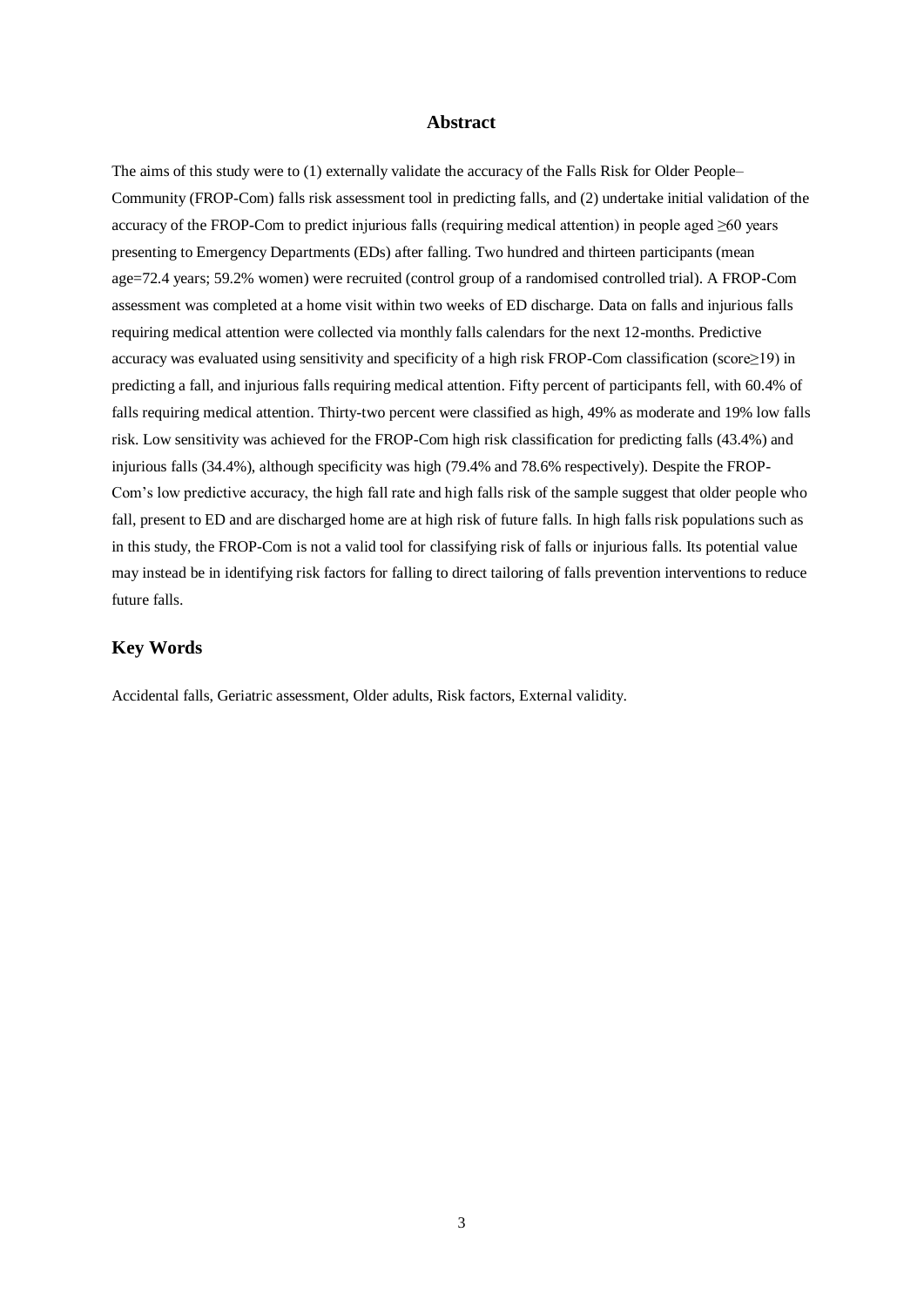#### **Introduction**

The prevalence of falls amongst the older population (≥65 years) is a serious public health issue [\(DeGrauw et al.](#page-13-0)  [2016;](#page-13-0) [Heinrich et al. 2010\)](#page-13-1). Studies have reported between 25-33% of older adults living in the community fall each year [\(Peel 2011;](#page-14-0) [Shumway-Cook et al. 2009;](#page-15-0) [Zimba Kalula et al. 2015\)](#page-16-0). A fall is defined as "an event resulting in a person coming to rest inadvertently on the ground, floor or other lower level" [\(WHO 2016\)](#page-16-1). Falling is frequently associated with negative physical and psychological outcomes for the individual [\(Rubenstein 2006\)](#page-14-1). Injuries sustained from falling can affect an older person's ability to function in the community, and increase their chances of institutionalisation and risk of death [\(Stevens et al. 2008\)](#page-15-1). Besides physical injuries, older people often develop a fear of falling which may cause reduced activity, leading to deconditioning and weakness, further increasing their risk of falling [\(Talley et al. 2014\)](#page-15-2). The high incidence of falls also creates substantial costs for the health care system [\(AIHW 2012\)](#page-13-2). A review of falls related costs in Australia estimated \$AUD648 million was spent between 2007-08 [\(AIHW 2012\)](#page-13-2). This figure is likely to be an under-estimate, as individual State Government costs per annum have been reported at \$560 million in New South Wales [\(Watson et al. 2010\)](#page-15-3), and \$237 million in Victoria [\(Vu et al. 2014\)](#page-15-4).

The Emergency Department (ED) is an important point of interaction between the health care system and older fallers, as falls account for between 15-30% of all ED presentations for older people [\(Samaras et al.](#page-15-5)  [2010\)](#page-15-5) in the United States, France and Taiwan. Of the older population who present to ED following a fall, those discharged back into the community have a high risk of falling again [\(Bloch et al. 2009;](#page-13-3) [Salter et al.](#page-15-6)  [2006\)](#page-15-6). Therefore, the ED presentation is an ideal time to screen and assess an individual's risk factors for falling and provides an opportunity to commence implementation of interventions where applicable [\(Close et al. 2012;](#page-13-4) [Kalula et al. 2006\)](#page-13-5). However, research from Canada and Australia suggests that the majority of this population receive inadequate care to manage future risks of falling [\(Salter et al. 2006;](#page-15-6) [Waldron et al. 2011\)](#page-15-7).

Falls risk assessment tools are recommended for use in falls prevention guidelines, and can be used to identify an older person's risk factors for falling and to direct interventions targeted at identified risk factors in order to reduce an individual's risk of falling [\(Australian Commission on Safety and Quality in Health Care](#page-13-6)  [2009;](#page-13-6) [National Centre for Injury Prevention and Control 2015;](#page-14-2) [National Institute for Health and Care](#page-14-3)  [Excellence 2013;](#page-14-3) [Registered Nurses' Association of Ontario 2005\)](#page-14-4). Falls risk assessment tools have been reported in different settings including: the community, acute hospital care, rehabilitative care and residential care [\(Lee et al. 2013\)](#page-14-5). The availability of multiple falls risk assessment tools, and the variety of settings, poses a question of choosing the most appropriate tool for the desired setting [\(Lee et al. 2013\)](#page-14-5). Many assessment tools have limited clinical relevance when used outside the setting for which they were originally developed, for example, a tool used to assess falls risk in a residential care setting may not be appropriate for older people living in the community [\(Myers 2003\)](#page-14-6). To determine a tool's suitability to a setting, each tool should be evaluated for validity and reliability within that setting [\(Barker et al. 2011;](#page-13-7) [Russell et al. 2008\)](#page-15-8). Additionally, the external validation of a tool can further promote a tool's use within a given setting, as it increases generalisability of the tool in the wider community [\(Haines et al. 2007\)](#page-13-8). External validity can be defined as "the extent to which the results of a study can be generalised to other populations, environmental conditions, or times" [\(Portney and Watkins 1993, p. 141\)](#page-14-7). According to Haines and colleagues [\(2007\)](#page-13-8) external validation addresses the wider issue of generalisability, through the collection of new data from the same type of population but utilising a different sample making the validation data set independent of the original data set and

4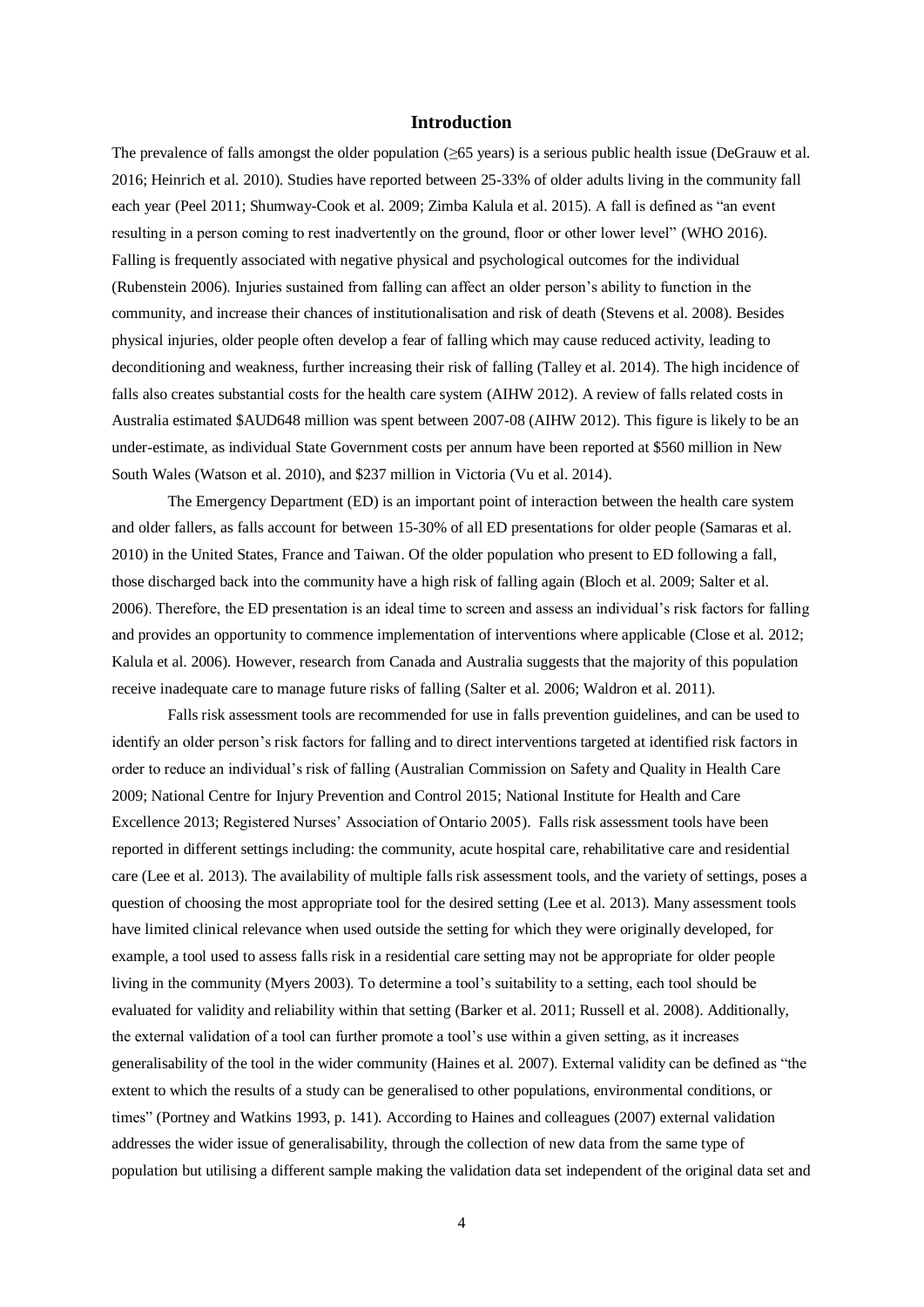the characteristics of the original location. External validation of a falls risk assessment tool involves analysing the tool's pre-determined cut-off score for validity using a sample independent to the original validation study [\(Haines et al. 2007\)](#page-13-8). This is an important, but not always considered aspect of falls risk assessment tool validity.

The Falls Risk for Older People – Community version (FROP-Com) is a multi-factorial falls risk assessment tool designed for the community setting [\(Russell et al. 2008\)](#page-15-8). The tool consists of 28 questions that assess 13 risk factors in order to determine a falls risk score and status [\(Russell et al. 2008\)](#page-15-8). The original validation study (published in 2008) for the FROP-Com tested predictive accuracy in a sample of community dwelling older people who had a fall-related ED presentation and were discharged directly home following ED care [\(Russell et al. 2008\)](#page-15-8). The study reported clinical value in the FROP-Com predicting future falls using a cutoff score ≥ 19, where sensitivity was 71.3% and specificity 56.1% [\(Russell et al. 2008\)](#page-15-8). Although the FROP-Com has demonstrated moderate predictive accuracy in predicting falls in a sample admitted to ED due to a fall and then being discharged home, it has yet to be externally validated using a similar setting (i.e. ED presentation due to fall and then discharged home). The external validation of the FROP-Com can provide additional value to the tool by increasing our understanding of its generalisability for this setting, and further reinforce the tool's clinical relevance for a different sample [\(Haines et al. 2007\)](#page-13-8). This study had two aims, firstly to externally validate the accuracy of the FROP-Com in predicting falls in community dwelling older people who have fallen and presented to ED and were discharged home. Given the detrimental outcome of injurious falls for older people, the second aim was to determine the predictive accuracy of the FROP-Com to predict injurious falls requiring medical attention for older community dwelling people who have presented to the ED due to a fall. The predictive accuracy of the FROP-Com for injurious falls for people presenting to the ED after a fall has not been reported previously.

#### **Methodology**

#### **Study Design, Participants and Recruitment**

The study design was a prospective cohort study that utilised the control group of the 'RESPOND', randomised control trial . RESPOND aimed to evaluate the effectiveness of a multifactorial intervention to prevent falls for older people presenting to ED following a fall and being discharged home, and was conducted from April 2014 to July 2016 [\(Barker et al. 2015\)](#page-13-9). The control group received no additional falls management intervention other than the usual care delivered at the ED and elsewhere (unrelated to the study intervention). Care received in the ED, or triggered by the ED staff as part of 'usual care' commonly consisted of a multidisciplinary assessment, referral to other health professionals and services, and/or a post discharge telephone contact from the nurse. Participants for RESPOND were recruited in the ED at the Alfred Hospital in Melbourne and Royal Perth Hospital in Perth (Australia). During their ED admission, participants were screened for demographic, medical, and cognitive status related to the study's inclusion and exclusion criteria (see below). Verbal and written consent were then obtained for those meeting study criteria. Two hundred and thirteen participants completed the study, (average age 72.4 years, SD:8.3, and 59.2% were women (n=126)). The participant characteristics for faller/non faller status are presented in Table 1. Ethics approval was obtained from the Alfred Health (HREC 439/13), Royal Perth Hospital (REG 13-128), Curtin University Human Research Ethics Committee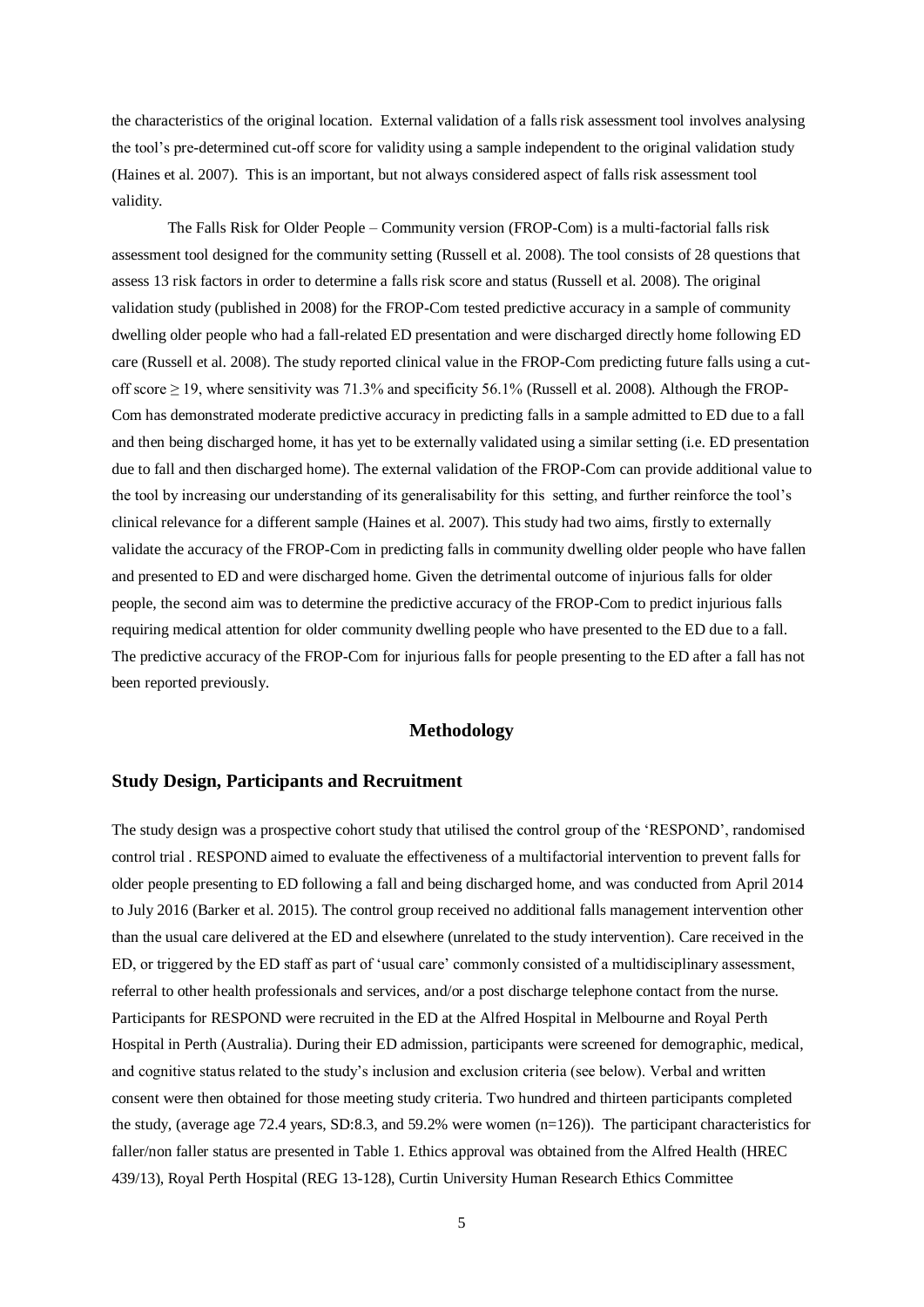(HR2014/43) and Monash University Human Research Ethics Committee (MUHREC CF13/3869-201300). The clinical trial was registered with the Australian New Zealand Clinical Trials Registry (ACTRN12614000336684). Details of the recruitment process can be found in the RESPOND study protocol [\(Barker et al. 2015\)](#page-13-9).

## **Inclusion Criteria**

Participants were adults aged between 60 and 90 years who presented at the participating hospital EDs after a fall, and were planned to be discharged home from the hospital within 72 hours of admission.

#### **Exclusion Criteria**

Exclusion criteria for the RESPOND study were: hospital length of stay longer than 72 hours, discharge from the ED to residential care, receiving palliative care, suffering a terminal illness, requiring hands on assistance to walk, inability to use a telephone (because of the nature of the RESPOND intervention), cognitive impairment (Mini Mental State Examination<23), and a history of social aggression or psychosis. Participants who lived more than 50 km from either hospital were excluded as data collection methods required home visits. All participants in the RESPOND study intervention group were excluded from this secondary study, as the intervention was designed to reduce the future risk of falls (one of the outcomes being predicted).

#### **Falls Risk for Older People – Community Version (FROP-Com)**

The FROP-Com is a comprehensive, multifactorial falls risk assessment tool for use in the community setting. It consists of 28 questions that capture 13 risk factors (see https://www.nari.net.au/resources/healthprofessionals/falls-and-balance). The 13 risk factors include: history of falls and falls injuries, medications (e.g. sedatives and anti-coagulators), medical (health) conditions associated with increased risk of falls (e.g. arthritis, Parkinson's Disease, stroke, cardiac conditions, diabetes, osteoporosis), sensory loss (vision and somatosensory) and feet and footwear. Also included is cognitive status, continence, nutritional status (including recent change in weight), alcohol intake, environment (e.g. steps, lighting), functional behavior (e.g. fear of falling or risk taking behaviour), functioning (e.g. activities of daily living), balance, gait safety, and physical activity [\(National Ageing Research Institute \(NARI\)\)](#page-14-8). Most questions are graded on a scale of 0-3, for example, question 1 asks how many falls a person has had in the last 12 months: score 0 for no falls; 1 for one fall; 2 for two falls; and 3 for three or more falls [\(National Ageing Research Institute \(NARI\)\)](#page-14-8) although several questions (sensory loss, feet and footwear, incontinence, and nocturnal incontinence) are dichotomous (0 indicates falls risk factor not present, 1=falls risk factor present). Once each question is graded, they are added together to a FROP-Com total (overall) score. The tool is used to identify individual falls risk factors to be addressed for an individual, as well as providing an overall risk score (high falls risk scores are scores greater than or equal to 19) [\(Russell et al. 2008\)](#page-15-8).

Initial validation of the FROP-Com was undertaken by Russell and colleagues [\(Russell et al. 2008\)](#page-15-8) in a sample of older people presenting to the ED after a fall, but discharged home. Their study reported high retest reliability, and moderate predictive validity in predicting falls in the future 12 months. The FROP-Com has subsequently been reported as discriminating high levels of falls risk in people with Alzheimer's disease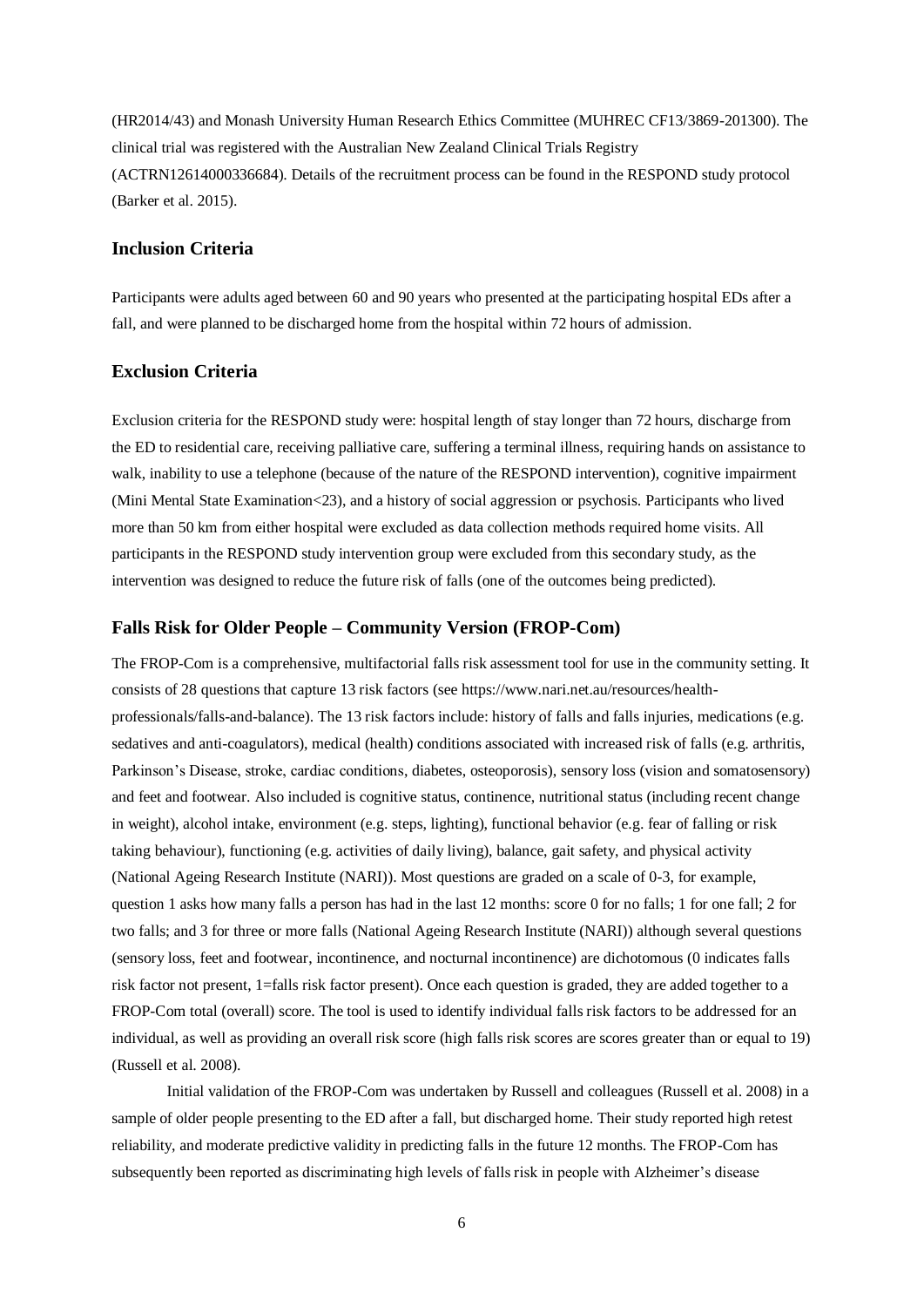[\(Suttanon et al. 2013a\)](#page-15-9), and in older people receiving informal care at home [\(Meyer et al. 2012\)](#page-14-9). The FROP-Com has been shown to significantly correlate with the Functional Gait Assessment in stroke patients [\(Price and](#page-14-10)  [Choy 2018\)](#page-14-10), has been used as a reference tool for other falls risk screening processes in the ED [\(Tiedemann et](#page-15-10)  [al. 2013\)](#page-15-10) and has been used to evaluate falls risk among Indigenous Australians [\(Hill et al. 2016\)](#page-13-10). The FROP-Com has also been shown to be responsive to falls prevention interventions [\(Suttanon et al. 2013b;](#page-15-11) [Williams et](#page-16-2)  [al. 2010\)](#page-16-2).

### **Data Collection**

Participants had their assessment conducted by a registered health care professional (HCP) within approximately two weeks of discharge from hospital in their home. Data collected during the RESPOND baseline assessment home visit included participant profile data such as age, sex, social history, past falls history, falls efficacy (Falls Efficacy Scale International [FES-I] short form) [\(Kempen et al. 2008\)](#page-14-11), the FROP-Com assessment, and information about any clinical recommendations made by the Emergency Department staff to reduce falls risk as part of routine care. Medical (health) conditions associated with falls risk, and number of prescribed medications were collected as part of the FROP-Com assessment. Falls and injurious falls data were reported by participants prospectively through self-report monthly calendars for 12-months post recruitment and verified through a monthly follow up phone call by Research Assistants. Participants completed the monthly calendar and then mailed it to the RESPOND research team using reply-paid envelopes. Participants were also telephoned monthly by research assistants to verify the information recorded on the calendars. Data on injurious falls requiring medical attention was verified by audit of hospital data (e.g., hospital records, x-ray reports). All fractures were verified by x-ray reports.

### **Data Analysis**

Descriptive statistics for participant characteristics were summarised using SPSS v24 [\(IBM Corp. 2016\)](#page-13-11). Comparisons were made between faller and non-faller groups using  $\chi^2$  and Fisher exact tests for categorical comparisons, and Mann-Whitney *U* and *t*-tests for ordinal and continuous data respectively. Statistical significance was determined at  $p<0.05$ .

Prior to analysing the data the following binary variables were created 1) participants who had fallen or not fallen (i.e. 0=not fallen; 1=fallen) and 2) participants who had an injurious fall or not (i.e. 0=no injurious fall, 1=injurious fall). An injurious fall was defined as a fall that resulted in the participant requiring medical attention for their injuries. A binary variable was also created to indicate low-moderate, or high falls risk status of participants based on FROP-Com overall scores at baseline. Scores <19 were categorised as low-moderate risk of falling and scores ≥19 were categorised as high risk of falling, to allow for comparison with the original FROP-Com validity study [\(Russell et al. 2008\)](#page-15-8). Participants were then grouped according to predicted risk status based on their FROP-Com score (high versus low-moderate falls risk) and the relevant outcome variable at follow-up (i.e. faller/non-faller or injury/no-injury) as follows:

True positive (TP): Predicted high risk, positive outcome (fall; fall injury requiring medical attention) during the follow-up

False positive (FP): Predicted high risk, negative outcome (no fall; no fall injury requiring medical attention) during the follow-up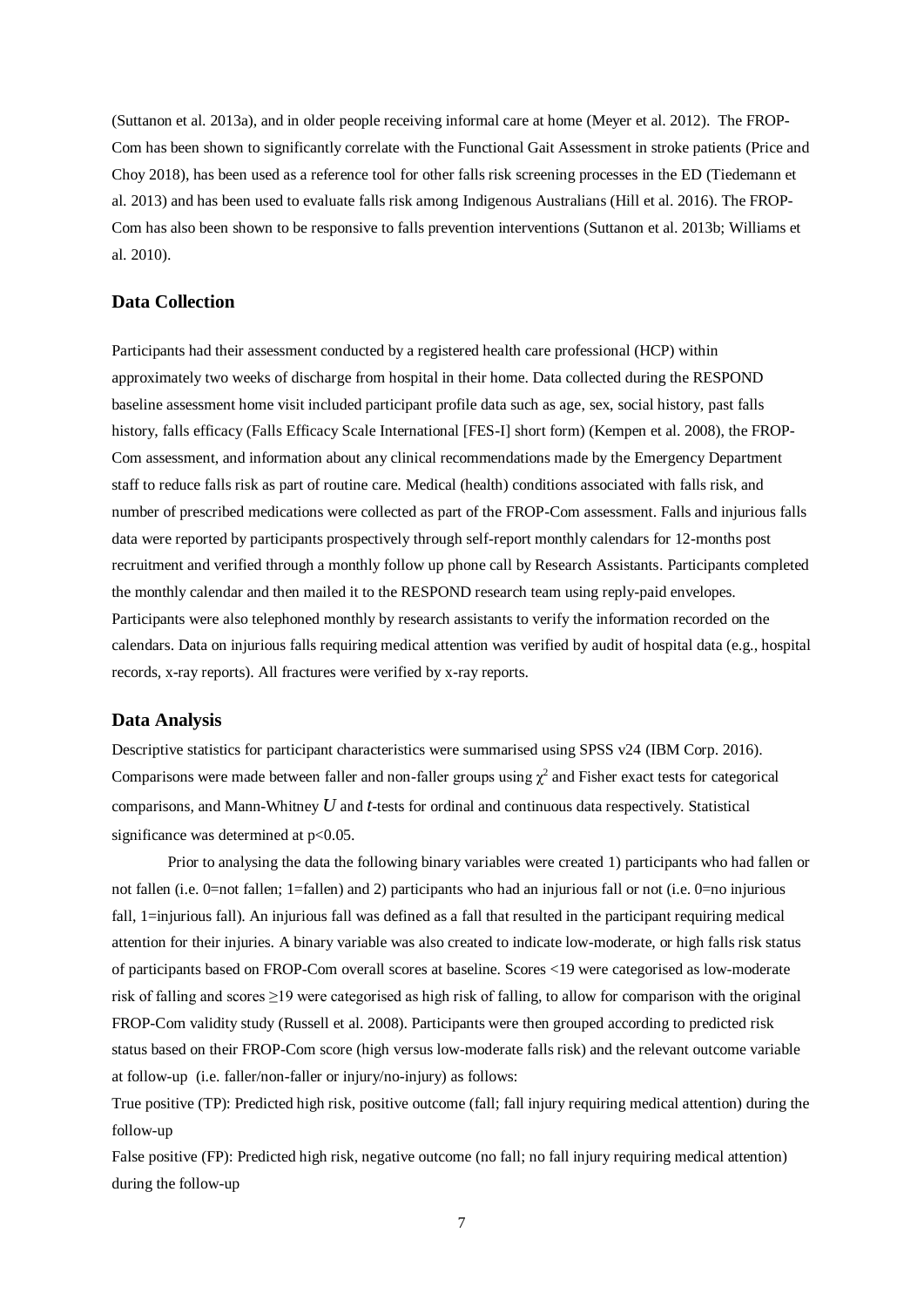False negative (FN): Predicted low-moderate risk, positive outcome (fall; fall injury requiring medical attention) during the follow-up

True negative (TN): Predicted low-moderate risk, negative outcome (no fall; no fall injury requiring medical attention) during the follow-up.

Sensitivity (TP/(TP+FP)) and specificity (TN/(FN+TN)) of the FROP-Com with respect to observed faller/non-faller and injury/no injury status were calculated for both the FROP-Com binary (low-moderate versus high risk – cut-off score ≥19) and FROP-Com total (continuous) variable. Sensitivity and specificity scores above 70% are recommended for good predictive accuracy and clinical relevance [\(Myers 2003\)](#page-14-6). Sensitivity and specificity data were used to plot Receiver Operating Characteristic (ROC) curves (data points based on sensitivity/1-specificity). Area under the ROC Curve (AUC) was used as another indicator of predictive accuracy of the FROP-Com for classifying fallers and injured fallers requiring medical attention. To choose the most appropriate cut-off point for classifying high risk, the score with the highest Youden's index (sensitivity + specificity -1) score [\(Youden 1950\)](#page-16-3) that also had sensitivity above 70% was utilised for each outcome [\(Russell et al. 2008\)](#page-15-8).

#### **Results**

The mean FROP-Com score for all participants was 16.6 (SD:5.6), indicating moderate risk of falling in the future.. A significantly greater proportion of fallers self-reported health conditions of arthritis, and stroke, compared to non-fallers. One hundred and six participants (49.8%) reported falling in the 12-month follow-up period. The average FROP-Com score for fallers was 17.8 (SD=5.7), which was significantly higher than for non-fallers (15.5, SD=5.2) (p-value=0.002).

#### [insert Table 1 here]

The FROP-Com assessment taken at baseline in this study classified 68 participants (31.9%) as high risk for falling (score≥19), and 145 (68.1%) as low-moderate risk of falling (score <19). Of the high risk participants (n=68), 46 (67.6%) reported having at least one fall in the 12-month follow-up period. Of those participants with high falls risk (FROP-Com≥19), there was a significantly greater proportion of fallers (67.6%) than non-fallers (32.4%), (p-value  $\leq 0.001$ ).

A sensitivity of 43.4% and a specificity of 79.4% was found using the cut-off score of ≥19 for high risk to predict future falls. The positive predictive value (PPV) was 67.6%, and the negative predictive value (NPV) was 58.6%. The AUC for the FROP-Com cut-off score ≥19 was 0.633 (95%CI: 0.559-0.708). Youden's Index was highest (.23) with the cut-off score of 17/18. At this score sensitivity was 50.9% and specificity 72.0%. A cut-off point of 15 yielded sensitivity  $>70\%$  (70.8%), although specificity was low (41.1%). The number of fallers and non-fallers and associated sensitivity and specificity for each FROP-Com score as a cut-off are reported in Table 2.

#### [insert Table 2 here]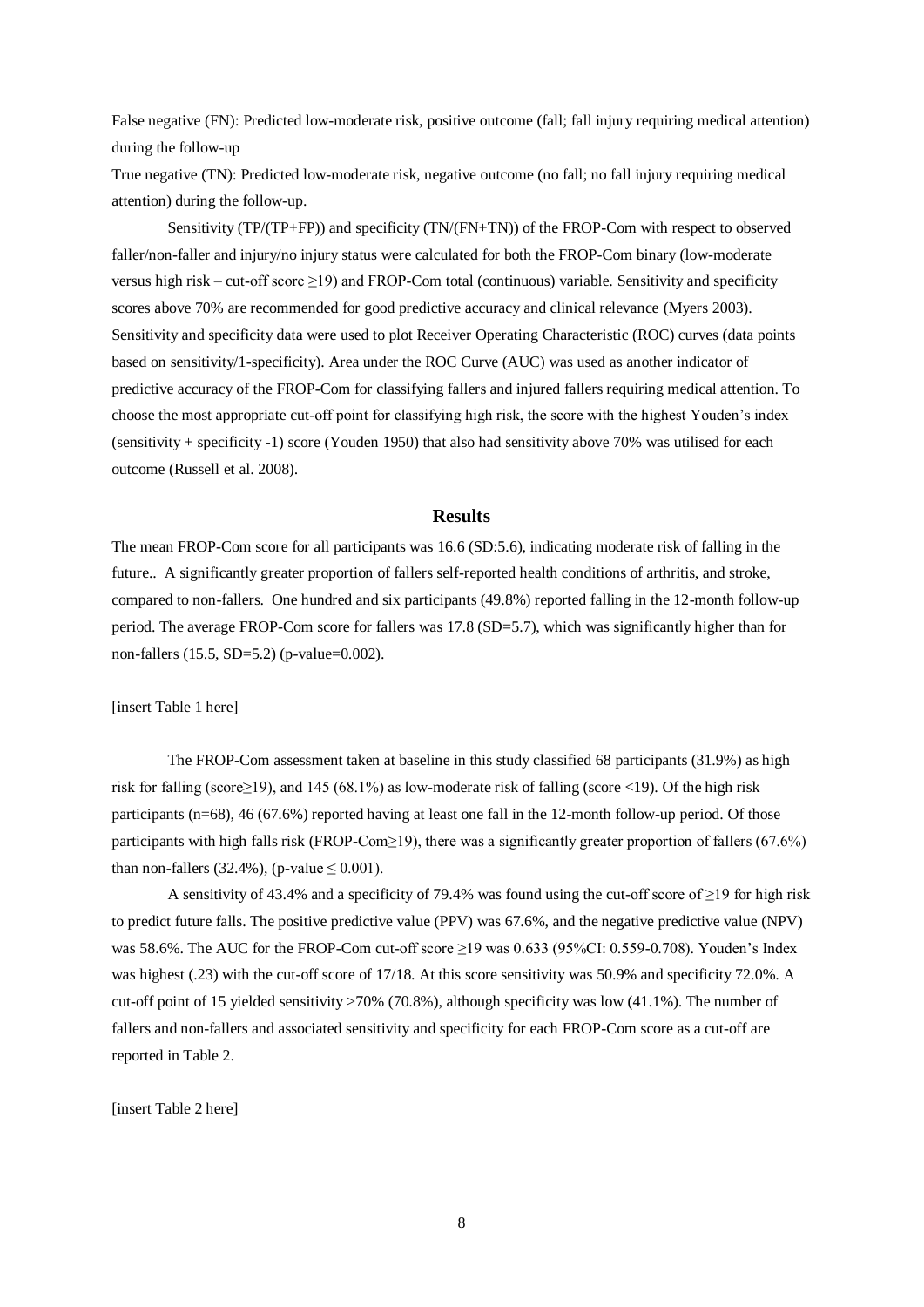Of the 106 participants who reported falling, 64 (60.4%) had an injurious fall that required medical attention, reported and verified via medical record audit. Of this group, 22 (34.4%) participants had a FROP-Com high risk classification. Twenty two of the 31 participants with a high FROP-Com falls risk score (71.0%) had a fall requiring medical attention. Participant characteristics for fallers requiring medical attention/nomedical attention are presented in Table 3.

#### [insert Table 3 here]

The sensitivity and specificity of a FROP-com high risk classification in predicting an injurious fall requiring medical attention was 34.4% and 78.6% respectively, with a PPV of 71.0% and NPV of 44.0%. The AUC using a FROP-Com cut-off ≥19 to predict injurious falls requiring medical attention was 0.604 (95%CI: 0.493-0.715). Youden's Index was highest (.20) with the cut-off point at 14/15, where sensitivity was 65.6% and specificity 52.4%. A cut-off point of 13/14 yielded clinical relevance, where sensitivity was 71.9%, but specificity was 42.9%. The number of fallers requiring medical attention for each FROP-Com score are reported in Table 4.

[insert Table 4 here]

#### **Discussion**

This external validation study found that using the recommended cut-off score of ≥19 [\(Russell et al. 2008\)](#page-15-8) for the FROP-Com falls risk assessment has limited sensitivity (43.4%) to predict falls in the subsequent 12 months for community dwelling older people who had a fall-related ED presentation and were discharged home. This finding of lower prediction accuracy when external validation studies are conducted relative to the primary validation study in which cut-off scores for risk were defined, is consistent with what has been reported for other falls risk assessment tools used for hospital in-patient settings, community and residential care settings [\(Haines et al. 2007;](#page-13-8) [Myers 2003;](#page-14-6) [Oliver et al. 2004;](#page-14-12) [Perell et al. 2001;](#page-14-13) [Scott et al. 2007\)](#page-15-12). The variance in results between the initial and external validation studies highlights the importance of external validation studies in order to determine the optimal cut-off score and the associated prediction accuracy for a specific falls risk assessment tool in a given setting [\(Altman et al. 2009;](#page-13-12) [Haines et al. 2007\)](#page-13-8). The results from our study suggest an optimal cut-off score of ≥15 indicating high falls risk has a sensitivity of 70.8% (but a low specificity of 41.1%). This level of accuracy to predict future falls is limited.

The FROP-Com has not previously been investigated to evaluate its predictive accuracy for falls injuries (requiring medical attention), and this outcome has rarely been evaluated in other falls risk assessment tools previously. One study using the Berg Balance Scale reported sensitivity of 29% for predicting injurious falls when using the widely recommended cutoff for increased falls risk on this scale (<45) [\(Muir et al. 2008\)](#page-14-14). Our results highlight that the same cutoff as recommended for predicting falls on the FROP-Com  $(≥19)$  had even poorer prediction accuracy for injurious falls than for falls. The limited ability of the FROP-Com to predict an injurious fall outcome is potentially due to the tool being designed to assess fall risk factors, not injury risk factors. Risk factors specific to fall related injuries in older people have included osteoporosis, anticoagulation medications, diabetes, smoking, age, and environmental hazards [\(Bleijlevens et al. 2010;](#page-13-13) [Lukaszyk et al. 2016;](#page-14-15)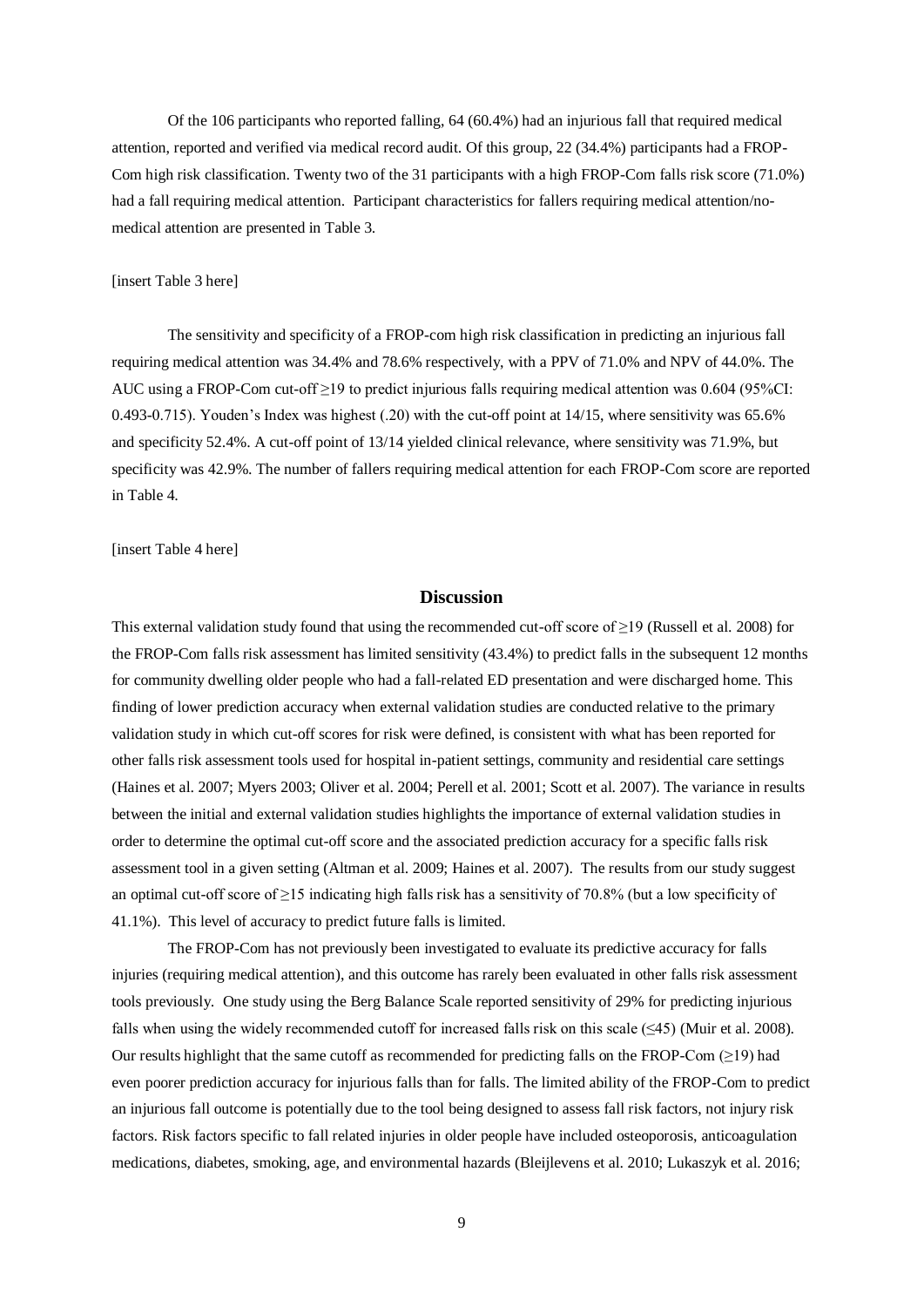[Toyabe 2014;](#page-15-13) [Yau et al. 2013\)](#page-16-4). Although some of these risk factors for falls injuries are included in the FROP-Com assessment (e.g., diabetes, osteoporosis and anti-coagulation medications), they are proportionately a small component or weighting towards the overall FROP-Com score [\(NARI. 2016\)](#page-14-16). Previous studies predicting injurious falls in the hospital setting have found good results using the combination of falls risk assessment and injury risk assessment [\(Toyabe 2014\)](#page-15-13). Future studies aimed at predicting an injurious fall outcome in the community setting should incorporate a greater weighting of injury risk factors in isolation, or a more even weighting with falls risk factors during the assessment process.

In the context of the limited predictive accuracy of the FROP-Com (for both predicting future falls and falls injuries (requiring medical attention), and the high falls risk and the high proportion of fallers in the subsequent 12 months among older fallers presenting to ED, it is worth considering if a prediction tool is necessary in this setting. Instead, perhaps all fallers presenting to the ED should be considered at increased risk of future falls (which is supported by the average FROP-Com score of 16.6). In such a high risk population, rather than using the FROP-Com (or other similar falls risk assessment tools) to predict risk of future falling, use of the tool may be better directed to the identification of specific falls risk factors relevant to the individual. By doing so, the implementation of relevant targeted falls interventions can be triggered, or referrals made, based on the identified risk factors. The latest Cochrane Review on falls prevention in the community setting highlighted that multifactorial interventions (based on a risk assessment and targeted intervention delivery) are effective in reducing the rate of falls [\(Gillespie et al. 2012\)](#page-13-14). Given the positive results of previous research using the FROP-Com in other samples with high falls risk (e.g., stroke, arthritis, care recipients, older people presenting to EDs after a fall) [\(Hill et al. 2016;](#page-13-10) [Meyer et al. 2012;](#page-14-9) [Price and Choy 2018;](#page-14-10) [Suttanon et al. 2013a\)](#page-15-9), there would be value in evaluating the use of the FROP-Com to tailor falls prevention interventions to individual risk profiles to reduce falls among this high risk population.

The strengths of this study include the two sites for recruitment of participants in different states of Australia to increase the generalisability of the results. The self-reported data collection methods for falls using the gold standard prospective monthly falls calendar approach [\(Hannan et al. 2010\)](#page-13-15), and the verification of fall injuries requiring medical attention from health care providers optimised the accuracy of the falls injury data collected. An additional strength includes the prospective external validation study design as it supports the interpretation of results outside the original validation study. Limitations of this study include that the FROP-Com data were collected at the initial home visit, approximately 2 weeks after discharge home from the ED. It is possible that some risk factors may have changed during this time span, which may have affected prediction accuracy. Finally, it is important to note that the results of this study are in the context of older people living in the community who are at high risk of falling (those presenting to ED after a fall), and may not be generalisable to other community dwelling older adults who are not at high risk of falling.

#### **Conclusion**

This external validation study shows low predictive accuracy using a high risk FROP-Com classification (cutoff ≥19) to predict the event of a fall for community dwelling older people who had fallen, presented to the ED and were discharged home. It was also found that using a FROP-Com high risk status to predict an injurious fall requiring medical attention was poor, suggesting falls risk assessment tools may not be suitable for predicting injury risks. Future studies aimed at predicting this outcome should consider including a combination of injury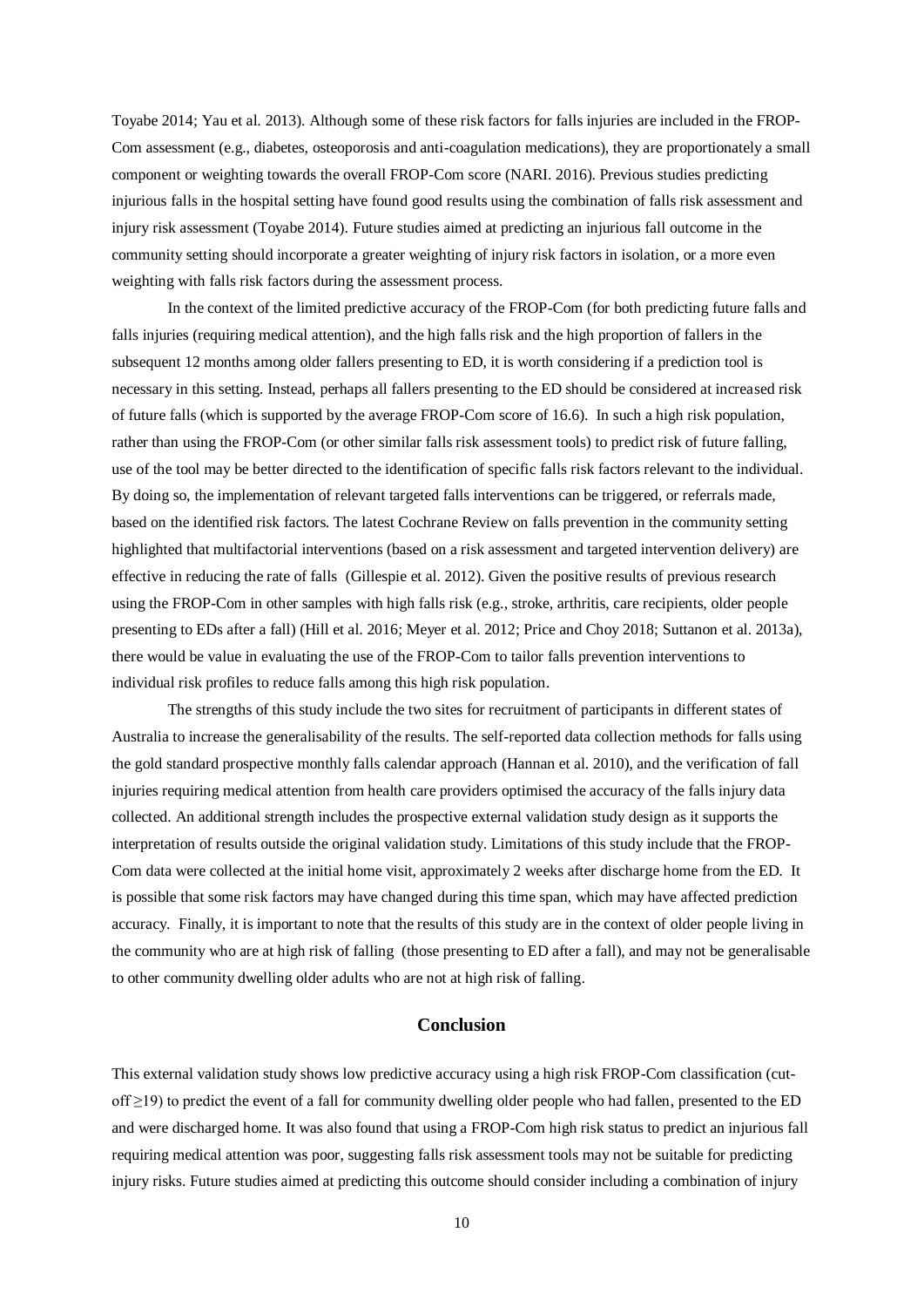risk and falls risk items in their assessments. Although accurate classification of this sample as high or low risk of falling was limited, the event of falling and presenting to ED itself is likely to indicate an individual is a high risk of falling in the future. The usefulness of the FROP-Com in this high falls risk population (i.e. older community dwelling adults presenting to ED after a fall) may instead be to identify individual risk factors to provide direction for fall prevention interventions.

## **Conflicts of Interest**

The authors declare that they have no conflict of interest.

.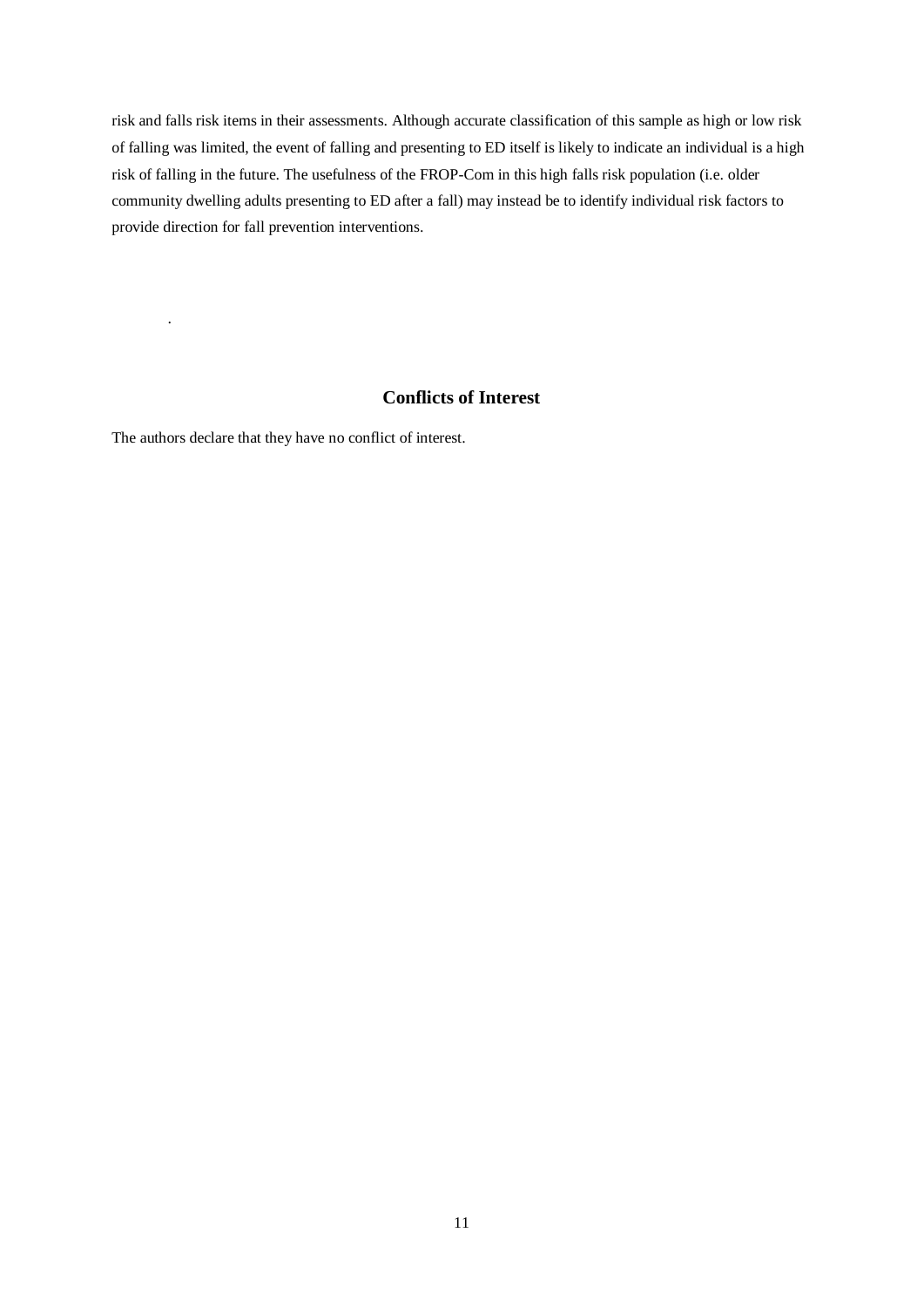#### **References**

- <span id="page-13-2"></span>AIHW (Australian Institute of Health and Welfare): Bradley C (2012) Hospitalisations due to falls by older people, Australia 2007-08. Injury research and statistics series no. 61. Cat. no. INJCAT 137. AIHW, Canberra
- <span id="page-13-12"></span>Altman DG, Vergouwe Y, Royston P, Moons KGM (2009) Prognosis and prognostic research: validating a prognostic model BMJ 338 doi:10.1136/bmj.b605
- <span id="page-13-6"></span>Australian Commission on Safety and Quality in Health Care (2009) Preventing falls and harm from falls in older people. Best practice guidelines for Australian community care. ACSQIH, Sydney.
- <span id="page-13-9"></span>Barker AL et al. (2015) RESPOND--A patient-centred programme to prevent secondary falls in older people presenting to the emergency department with a fall: protocol for a multicentre randomised controlled trial. Inj Prev 21:e1 doi:10.1136/injuryprev-2014-041271
- <span id="page-13-7"></span>Barker AL, Kamar J, Graco M, Lawlor V, Hill K (2011) Adding value to the stratify falls risk assessment in acute hospitals. J Adv Nurs 67:450-457. doi:10.1111/j.1365-2648.2010.05503.x
- <span id="page-13-13"></span>Bleijlevens MHC, Diederiks JPM, Hendriks MRC, van Haastregt JCM, Crebolder HFJM, van Eijk JThM (2010) Relationship between location and activity in injurious falls: an exploratory study. BMC Geriatr 10 doi:10.1186/1471-2318-10-40
- <span id="page-13-3"></span>Bloch F, Jegou D, Dhainaut J-F, Rigaud A-S, Coste J, Lundy J-E, Claessens Y-E (2009) Do ED staffs have a role to play in the prevention of repeat falls in elderly patients? Am J Emerg Med 27:303-307. doi[:http://dx.doi.org/10.1016/j.ajem.2008.02.026](http://dx.doi.org/10.1016/j.ajem.2008.02.026)
- <span id="page-13-4"></span>Close J et al. (2012) Older people presenting to the emergency department after a fall: a population with substantial recurrent healthcare use. Emerg Med J 29:742-747. doi:10.1136/emermed-2011-200380
- <span id="page-13-0"></span>DeGrauw X, Annest JL, Stevens JA, Xu L, Coronado V (2016) Unintentional injuries treated in hospital emergency departments among persons aged 65 years and older, United States, 2006–2011. Journal of Safety Research 56:105-109. doi[:https://doi.org/10.1016/j.jsr.2015.11.002](https://doi.org/10.1016/j.jsr.2015.11.002)
- <span id="page-13-14"></span>Gillespie LD, Robertson MC, Gillespie WJ, Sherrington C, Gates S, Clemson LM, Lamb SE (2012) Interventions for preventing falls in older people living in the community. [Cochrane review]. In: Cochrane Database Syst Rev 9:CD007146. doi:10.1002/14651858.CD007146.pub3
- <span id="page-13-8"></span>Haines TP, Hill K, Walsh W, Osborne R (2007) Design-related bias in hospital fall risk screening tool predictive accuracy evaluations: Systematic review and meta-analysis. The Journals of Gerontology Series A: Biological Sciences and Medical Sciences 62:664-672.
- <span id="page-13-15"></span>Hannan M et al. (2010) Optimizing the tracking of falls in studies of older participants: Comparison of quarterly telephone recall with monthly falls calendars in the MOBILIZE Boston Study Am J Epidemiol 171:1031-1036 doi:10.1093/aje/kwq024
- <span id="page-13-1"></span>Heinrich S, Rapp K, Rissmann U, Becker C, König H-H (2010) Cost of falls in old age: a systematic review. Osteoporos Int 21:891-902. doi:10.1007/s00198-009-1100-1
- <span id="page-13-10"></span>Hill K et al. (2016) Falls risk assessment outcomes and factors associated with falls for older Indigenous Australians Aust N Z J Public Health 40:553-558 doi:10.1111/1753-6405.12569
- <span id="page-13-11"></span>IBM Corp. 2016 IBM SPSS Statistics for Windows, Version 24.0. IBM Corp, Armonk, NY
- <span id="page-13-5"></span>Kalula SZ, de Villiers L, Ross K, Ferreira M (2006) Management of older patients presenting after a fall--an accident and emergency department audit. S Afr Med J 96:718-721.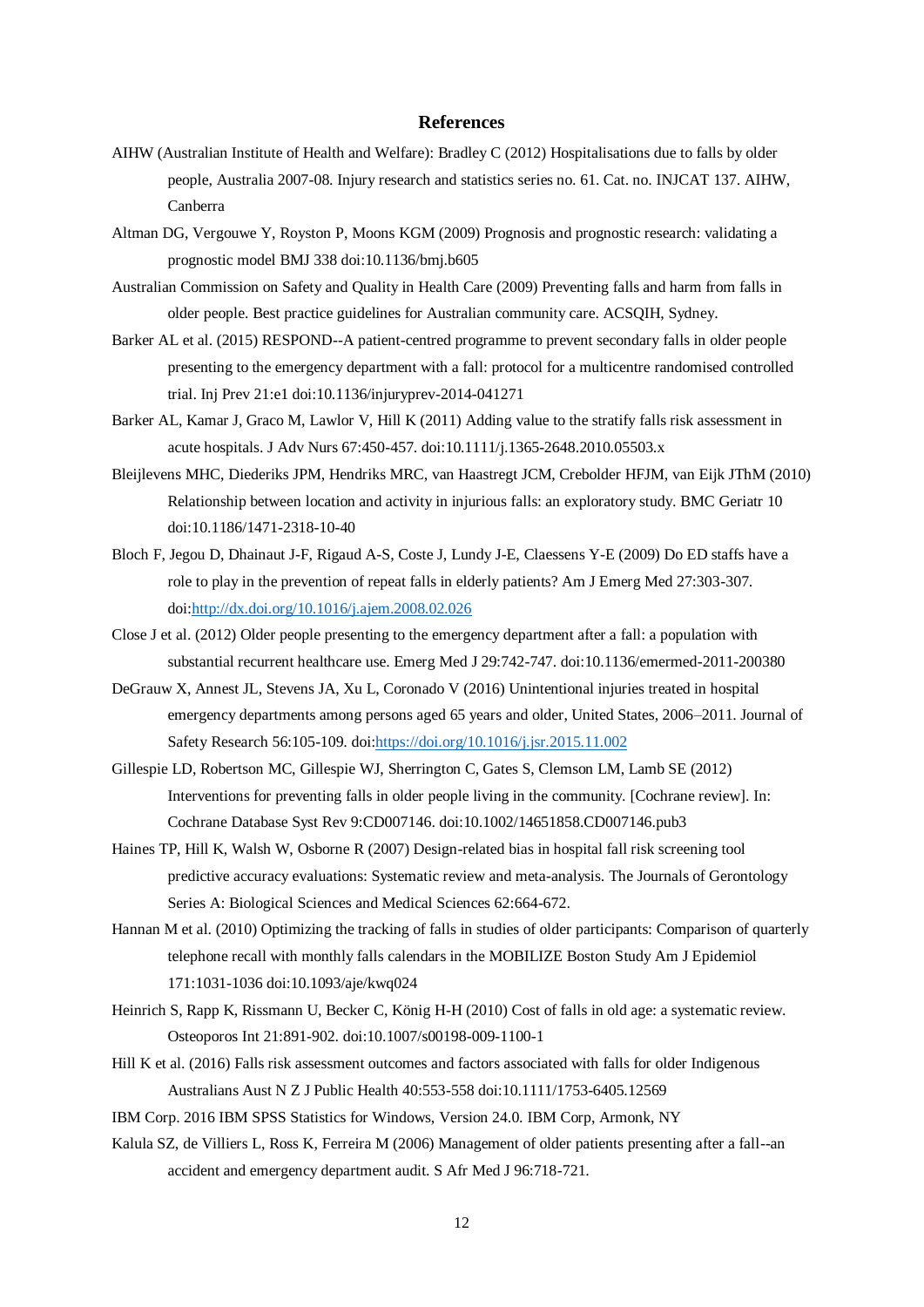- <span id="page-14-11"></span>Kempen G, Yardley L, van Haastregt J, Zijlstra G, Beyer N, Hauer K, Todd C (2008) The Short FES-I: A shortened version of the falls efficacy scale-international to assess fear of falling Age Ageing 37:45-50
- <span id="page-14-5"></span>Lee J, Geller AI, Strasser DC (2013) Analytical review: Focus on fall screening assessments. Physical Medicine & Rehabilitation 5:609-621. doi[:http://dx.doi.org/10.1016/j.pmrj.2013.04.001](http://dx.doi.org/10.1016/j.pmrj.2013.04.001)
- <span id="page-14-15"></span>Lukaszyk C et al. (2016) Risk factors, incidence, consequences and prevention strategies for falls and fall-injury within older indigenous populations: a systematic review. Aust N Z J Public Health 40:564-568. doi:10.1111/1753-6405.12585
- <span id="page-14-9"></span>Meyer C, Dow B, Bilney B, Moore K, Bingham A, Hill K, Mar;31(1):6-12. (2012) Falls in older people receiving in-home informal care across Victoria: influence on care recipients and caregivers Australas J Ageing 31:6-12 doi:10.1111/j.1741-6612.2010.00484.x
- <span id="page-14-14"></span>Muir SW, Berg K, Chesworth B, Speechley M (2008) Use of the Berg Balance Scale for Predicting Multiple Falls in Community-Dwelling Elderly People: A Prospective Study Phys Ther 88:449-459 doi:10.2522/ptj.20070251
- <span id="page-14-6"></span>Myers H (2003) Hospital fall risk assessment tools: a critique of the literature. Int J Nurs Pract 9:223-235.
- <span id="page-14-8"></span>National Ageing Research Institute (NARI) Falls Risk for Older People – Community setting (FROP-Com): Guidelines. National Ageing Research Institute, Melbourne
- <span id="page-14-16"></span>National Ageing Research Institute (NARI) (2016) Falls Risk for Older People - Community setting. [http://www.nari.net.au/resources/health-professionals/falls-and-balance.](http://www.nari.net.au/resources/health-professionals/falls-and-balance) Accessed 2016 Sep 03
- <span id="page-14-2"></span>National Centre for Injury Prevention and Control (2015) Preventing Falls: A Guide to Implementing Effective Community-based Fall Prevention Programs. 2nd ed. Centre For Disease Control and Prevention,
- <span id="page-14-3"></span>National Institute for Health and Care Excellence (2013) Falls in older people: assessing risk and prevention. NICE[. https://www.nice.org.uk/guidance/cg161.](https://www.nice.org.uk/guidance/cg161)
- <span id="page-14-12"></span>Oliver D, Daly F, Martin FC, McMurdo MET (2004) Risk factors and risk assessment tools for falls in hospital in-patients: a systematic review Age Ageing 33:122-130 doi:10.1093/ageing/afh017
- <span id="page-14-0"></span>Peel NM (2011) Epidemiology of falls in older age. Canadian Journal on Aging/La Revue Canadienne du Vieillissement 30:7-19. doi:doi:10.1017/S071498081000070X
- <span id="page-14-13"></span>Perell KL, Nelson A, Goldman RL, Luther SL, Prieto-Lewis N, Rubenstein LZ (2001) Fall Risk Assessment Measures: An Analytic Review The Journals of Gerontology Series A: Biological Sciences and Medical Sciences 56:M761-M766 doi:10.1093/gerona/56.12.M761
- <span id="page-14-7"></span>Portney L, Watkins M (1993) Foundations of Clinical Research: Applications to Practice. Appleton & Lange, Stamford: CT
- <span id="page-14-10"></span>Price R, Choy N (2018) Investigating the Relationship of the Functional Gait Assessment to Spatiotemporal Parameters of Gait and Quality of Life of Individuals With Stroke J Geriatr Phys Ther doi:10.1519/JPT.0000000000000173
- <span id="page-14-4"></span>Registered Nurses' Association of Ontario (2005) Prevention of Falls and Fall Injuries in the Older Adult. (Revised). Registered Nurses' Association of Ontario, Toronto, Canada
- <span id="page-14-1"></span>Rubenstein LZ (2006) Falls in older people: epidemiology, risk factors and strategies for prevention. Age Ageing 35:ii37-ii41. doi:10.1093/ageing/afl084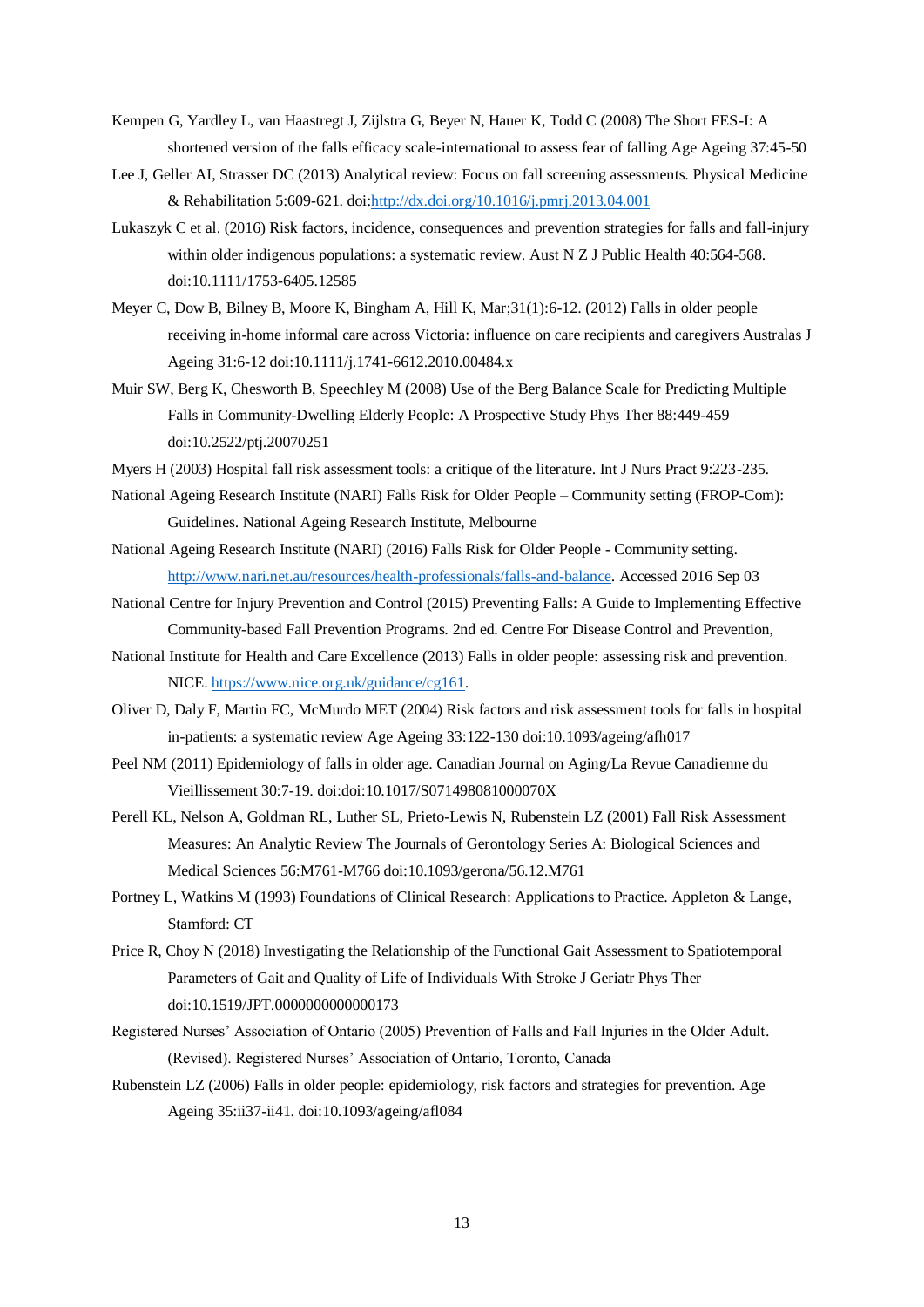- <span id="page-15-8"></span>Russell MA, Hill KD, Blackberry I, Day LM, Dharmage SC (2008) The reliability and predictive accuracy of the falls risk for older people in the community assessment (FROP-Com) tool. Age Ageing 37:634- 639. doi:10.1093/ageing/afn129
- <span id="page-15-6"></span>Salter AE et al. (2006) Community-dwelling seniors who present to the emergency department with a fall do not receive guideline care and their fall risk profile worsens significantly: a 6-month prospective study. Osteoporos Int 17:672-683. doi[:http://dx.doi.org/10.1007/s00198-005-0032-7](http://dx.doi.org/10.1007/s00198-005-0032-7)
- <span id="page-15-5"></span>Samaras N, Chevalley T, Samaras D, Gold G (2010) Older patients in the emergency department: A review. Ann Emerg Med 56:261-269. doi[:http://dx.doi.org/10.1016/j.annemergmed.2010.04.015](http://dx.doi.org/10.1016/j.annemergmed.2010.04.015)
- <span id="page-15-12"></span>Scott V, Votova K, Scanlan A, Close J (2007) Multifactorial and functional mobility assessment tools for fall risk among older adults in community, home-support, long-term and acute care settings Age Ageing 36:130-139 doi:10.1093/ageing/afl165
- <span id="page-15-0"></span>Shumway-Cook A, Ciol MA, Hoffman J, Dudgeon BJ, Yorkston K, Chan L (2009) The bottom line. Falls in the Medicare population: incidence, associated factors, and impact on health care. Phys Ther 89:324-332. doi:10.2522/ptj.20070107
- <span id="page-15-1"></span>Stevens JA, Mack KA, Paulozzi LJ, Ballesteros MF (2008) Self-reported falls and fall-related injuries among persons aged ≥ 65 years–United States, 2006. Journal of Safety Research 39:345-349. doi[:https://doi.org/10.1016/j.jsr.2008.05.002](https://doi.org/10.1016/j.jsr.2008.05.002)
- <span id="page-15-9"></span>Suttanon P, Hill K, Said C, Dodd K (2013a) A longitudinal study of change in falls risk and balance and mobility in healthy older people and people with Alzheimer disease Am J Phys Med Rehabil 92:676- 685 doi:10.1097/PHM.0b013e318278dcb3
- <span id="page-15-11"></span>Suttanon P et al. (2013b) Feasibility, safety and preliminary evidence of the effectiveness of a home-based exercise programme for older people with Alzheimer's disease: a pilot randomized controlled trial Clin Rehabil 27:427-438 doi:10.1177/0269215512460877
- <span id="page-15-2"></span>Talley K, Wyman J, Gross C, Lindquist R, Gaugler J (2014) Change in balance confidence and its associations with increasing disability in older community-dwelling women at risk for falling J Aging Health 26:616-636
- <span id="page-15-10"></span>Tiedemann A et al. (2013) Identifying older people at high risk of future falls: development and validation of a screening tool for use in emergency departments Emerg Med J 30:918-922 doi:10.1136/emermed-2012-201783
- <span id="page-15-13"></span>Toyabe S-i (2014) Development of a risk assessment tool to predict fall-related severe injuries occurring in a hospital. Global Journal of Health Science 6:70-80. doi:10.5539/gjhs.v6n5p70
- <span id="page-15-4"></span>Vu T, Day L, Finch CF (2014) The burden of hospitalised fall-related injury in community-dwelling older people in Victoria: a database study. Aust N Z J Public Health 38:128-133. doi:10.1111/1753- 6405.12156
- <span id="page-15-7"></span>Waldron N, Dey I, Nagree Y, Xiao J, Flicker L (2011) A multi-faceted intervention to implement guideline care and improve quality of care for older people who present to the emergency department with falls. BMC Geriatr 11:1-8. doi:10.1186/1471-2318-11-6
- <span id="page-15-3"></span>Watson W, Clapperton A, Mitchell R (2010) The incidence and cost of falls injury among older people in New South Wales 2006/07. NSW Department of Health, Sydney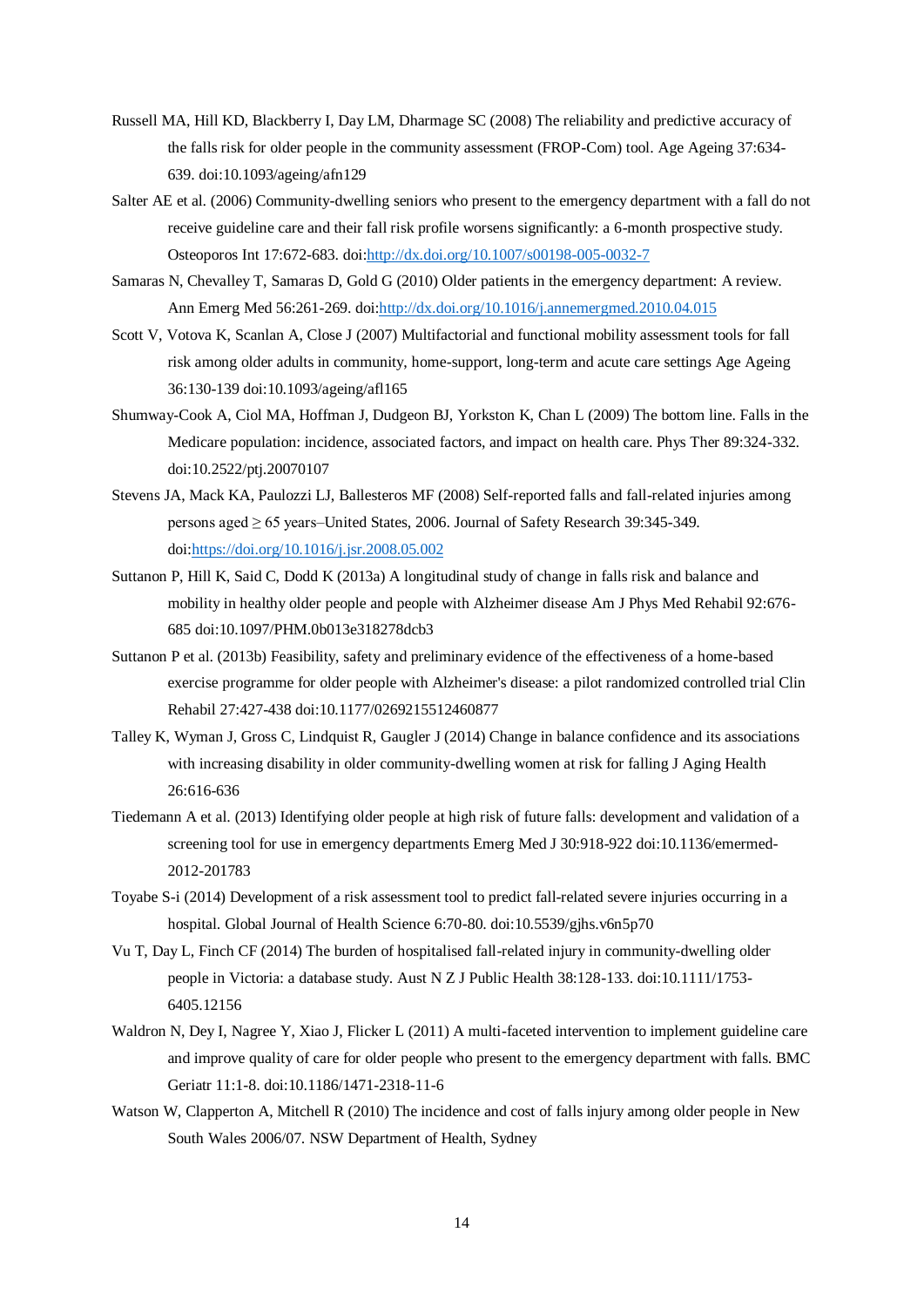- <span id="page-16-2"></span>Williams S, Brand C, Hill K, Hunt S, Moran H (2010) Feasibility and outcomes of a home-based exercise program on improving balance and gait stability in women with lower-limb osteoarthritis or rheumatoid arthritis: a pilot study Arch Phys Med Rehabil 91:106-114 doi:10.1016/j.apmr.2009.08.150
- <span id="page-16-1"></span>World Health Organisation (2016) WHO global report on falls prevention in older age. Ageing and Life Course, Family and Community Health 2016
- <span id="page-16-4"></span>Yau RK et al. (2013) Diabetes and risk of hospitalized fall injury among older adults. Diabetes Care 36:3985- 3991
- <span id="page-16-3"></span>Youden WJ (1950) Index for rating diagnostic tests. Cancer 3:32-35. doi:10.1002/1097- 0142(1950)3:1<32::AID-CNCR2820030106>3.0.CO;2-3
- <span id="page-16-0"></span>Zimba Kalula S, Ferreira M, Swingler G, Badri M, Aihie Sayer A (2015) Prevalence of falls in an urban community-dwelling older population of Cape Town, South Africa. J Nutr Health Aging 19:1024- 1031. doi:10.1007/s12603-015-0664-z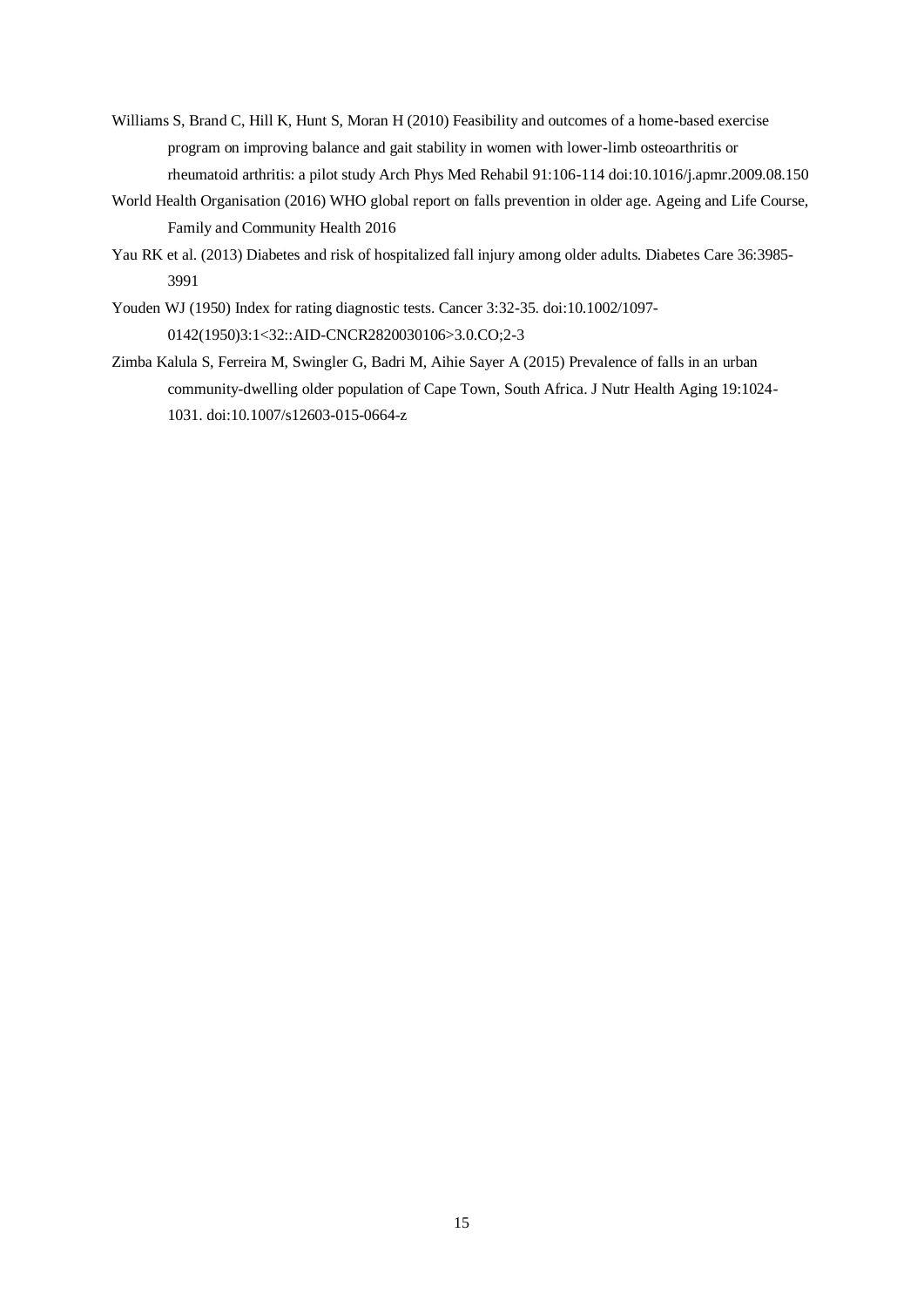Table 1. Participant characteristics of faller/non-faller status over the 12 month follow-up period.

|                                         |                                  | <b>Total</b> | <b>Fallers</b> | <b>Non-fallers</b> | p-value       |
|-----------------------------------------|----------------------------------|--------------|----------------|--------------------|---------------|
| Participants, n (%)                     |                                  | 213 (100.0)  | 106(49.8)      | 107(50.2)          |               |
| Age (years) Mean (SD)                   |                                  | 72.4(8.3)    | 73.3(8.6)      | 71.6(7.9)          | 0.133         |
| <b>Sex</b>                              |                                  |              |                |                    | 0.934         |
| $\overline{a}$                          | Men n $(\% )$                    | 87 (40.8)    | 43 (49.4)      | 44(50.6)           |               |
|                                         | Women $n$ (%)                    | 126(59.2)    | 63(50.0)       | 63(50.0)           |               |
| Number medications $n$ (%)              |                                  |              |                |                    | 0.454         |
|                                         | No medications                   | 20(9.4)      | 9(8.5)         | 11(10.3)           |               |
| $\overline{a}$                          | 1-2 medications                  | 36(16.9)     | 14(13.2)       | 22(20.6)           |               |
|                                         | $\sqrt{3}$ medications           | 32(15.0)     | 16(15.1)       | 16(15.0)           |               |
|                                         | 4 or more medications            | 125 (58.7)   | 67(63.2)       | 58 (54.2)          |               |
| SELF-REPORTED HEALTH CONDITIONS         |                                  | 102(47.9)    | 64(60.4)       | 38 (35.5)          | $\leq 0.001*$ |
| $\overline{a}$                          | Arthritis - Yes (%)              |              |                |                    |               |
| $\overline{a}$                          | Respiratory conditions - Yes (%) | 44 (20.7)    | 25(23.6)       | 19(17.8)           | 0.294         |
| $\overline{a}$                          | Parkinson's Disease - Yes (%)    | 2(0.9)       | 1(0.9)         | 1(0.9)             | 0.995         |
| $\overline{\phantom{a}}$                | Diabetes - Yes (%)               | 37(17.4)     | 19(17.9)       | 18(16.8)           | 0.832         |
|                                         | Neuropathy - Yes (%)             | 8(3.8)       | 6(5.7)         | 2(1.9)             | 0.146         |
|                                         | Cardiac - Yes (%)                | 66 (31.0)    | 37 (34.9)      | 29(27.1)           | 0.218         |
| $\overline{a}$                          | Stroke - Yes (%)                 | 22(10.3)     | 16(15.1)       | 6(5.6)             | $0.023*$      |
| $\overline{\phantom{a}}$                | Neuro (other) - Yes $(\%$ )      | 28(13.1)     | 12(11.3)       | 16(15.0)           | 0.433         |
| $\overline{\phantom{a}}$                | Lower limb amputee - Yes $(\%$   | 1(0.5)       | 0(0)           | 1(0.9)             | 0.318         |
|                                         | Osteoporosis - Yes $(\% )$       | 34(16.0)     | 18 (17.0)      | 16(15.0)           | 0.686         |
|                                         | Vestibular - Yes (%)             | 12(5.6)      | 5(4.7)         | 7(6.5)             | 0.564         |
| Quality of life score (EQ5-D) Mean (SD) |                                  | 71.3(18.3)   | 68.9 (19.0)    | 73.6 (17.3)        | 0.066         |
| FES-I score Mean (SD)                   |                                  | 11.6(5.1)    | 11.6(4.2)      | 11.7(5.8)          | 0.922         |
| FROP-Com total Mean (SD)                |                                  | 16.6(5.6)    | 17.8(5.7)      | 15.5(5.2)          | $0.002*$      |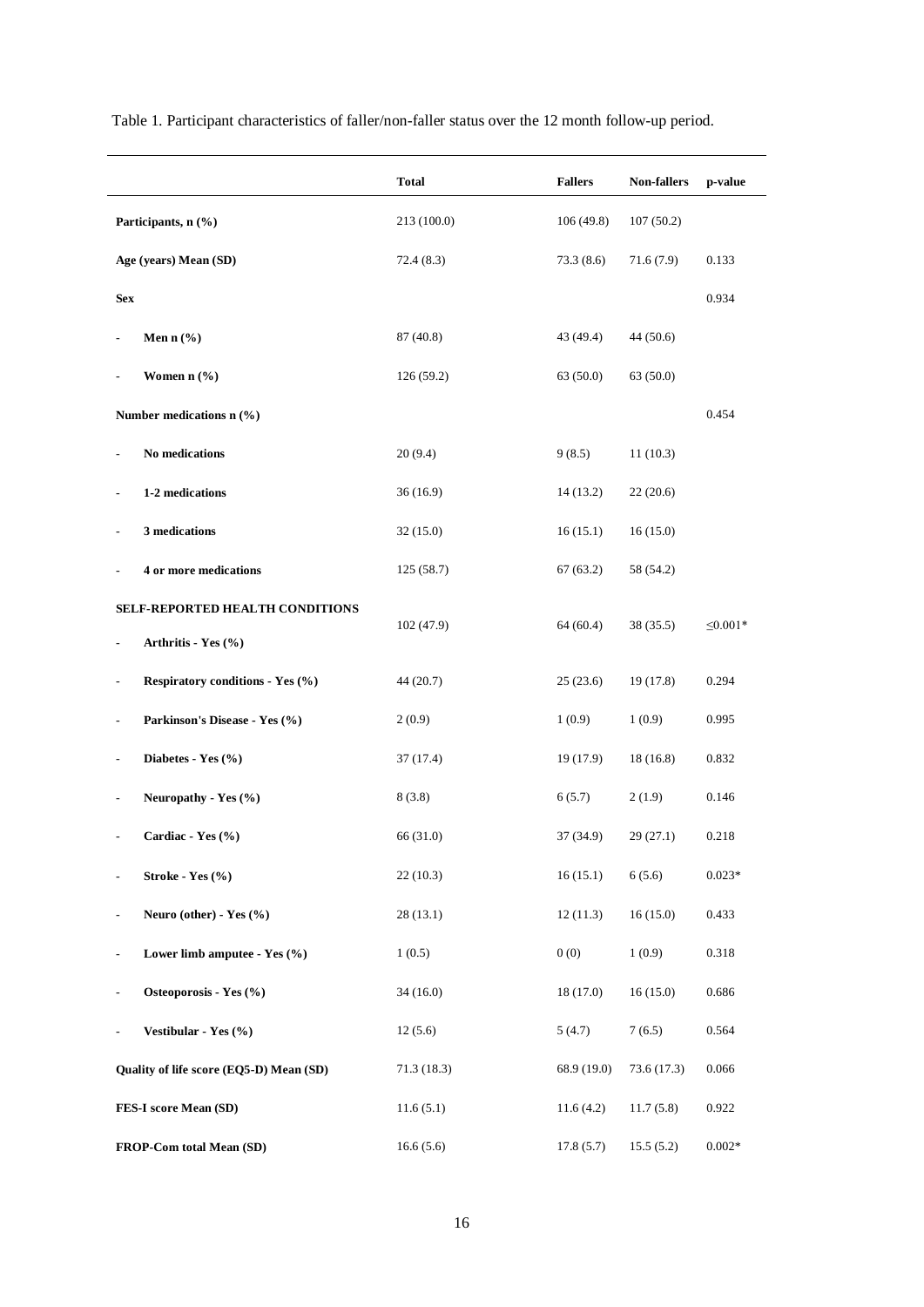| <b>FROP-Com Low (0-11) - N (%)</b>    | 40(18.8)  | 14 (13.2) | 26(24.3)  | $0.038*$      |
|---------------------------------------|-----------|-----------|-----------|---------------|
| FROP-Com Moderate $(12-18)$ - N $(%)$ | 105(49.3) | 46 (43.4) | 59 (55.1) | 0.087         |
| FROP-Com High $(\geq 19)$ - N $(\%)$  | 68 (31.9) | 46 (43.4) | 22(20.6)  | $\leq 0.001*$ |

SD = standard deviation, Neuro = neurological condition, EQ5-D = EuroQol five dimensions questionnaire, FES-I = falls efficacy – International scale (short form), FROP-Com = Falls risk for older people assessment tool community version, \*pvalue: <0.05.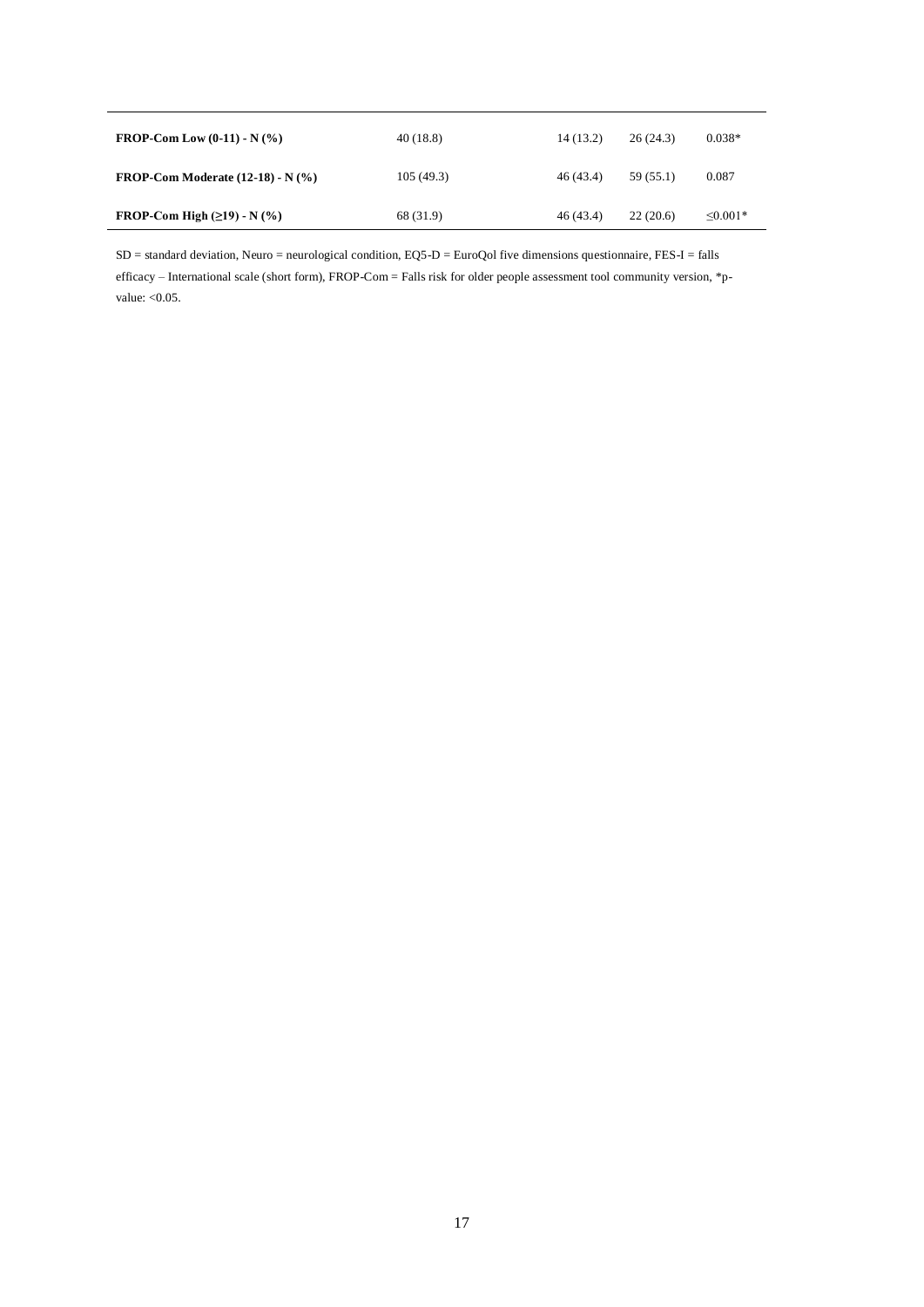| <b>FROP-Com</b> |                          |                                                               |         |       |
|-----------------|--------------------------|---------------------------------------------------------------|---------|-------|
| <b>Overall</b>  | <b>Number of fallers</b> | Number of non-fallers Sensitivity $(\% )$ Specificity $(\% )$ |         |       |
| <b>Score</b>    |                          |                                                               |         |       |
| 5               | $\overline{0}$           | $\boldsymbol{0}$                                              | 100.0   | 0.0   |
| 6.5             | $\mathbf 1$              | $\boldsymbol{0}$                                              | 99.1    | 0.0   |
| 7.5             | $\overline{c}$           | $\mathbf{1}$                                                  | 97.2    | 0.9   |
| 8.5             | $\overline{c}$           | $\overline{4}$                                                | 95.3    | 4.7   |
| 9.5             | $\overline{4}$           | $8\,$                                                         | 91.5    | 12.1  |
| 10.5            | $\mathfrak 2$            | $\overline{4}$                                                | 89.6    | 15.9  |
| 11.5            | 3                        | 9                                                             | 86.8    | 24.3  |
| 12.5            | 3                        | 10                                                            | 84.0    | 33.6  |
| 13.5            | 5                        | $\sqrt{6}$                                                    | 79.2    | 39.3  |
| 14.5            | 9                        | $\overline{2}$                                                | 70.8    | 41.1  |
| 15.5            | 8                        | 10                                                            | 63.2    | 50.5  |
| 16.5            | 6                        | 13                                                            | 57.6    | 62.6  |
| 17.5            | $\overline{7}$           | 10                                                            | 50.9    | 72.0  |
| 18.5            | $\,8\,$                  | $\,8\,$                                                       | 43.4    | 79.4  |
| 19.5            | 6                        | $\overline{4}$                                                | 37.7    | 83.2  |
| 20.5            | $\boldsymbol{7}$         | $\overline{4}$                                                | 31.1    | 86.9  |
| 21.5            | $\boldsymbol{7}$         | 5                                                             | 24.5    | 91.6  |
| 22.5            | 5                        | $\boldsymbol{0}$                                              | 19.8    | 91.6  |
| 23.5            | $\overline{c}$           | $\mathbf{1}$                                                  | 17.9    | 92.5  |
| 24.5            | 6                        | $\overline{c}$                                                | 12.3    | 94.4  |
| 25.5            | $\overline{c}$           | $\boldsymbol{0}$                                              | 10.4    | 94.4  |
| 26.5            | $\overline{4}$           | 3                                                             | 6.6     | 97.2  |
| $28\,$          | $\overline{2}$           | $\mathbf{1}$                                                  | 4.7     | 98.1  |
| 29.5            | $\sqrt{2}$               | $\mathbf{1}$                                                  | 2.8     | 99.1  |
| 30.5            | $\,1$                    | $\mathbf{0}$                                                  | 1.9     | 99.1  |
| 32              | $\,1$                    | $\boldsymbol{0}$                                              | 0.9     | 99.1  |
| 36.5            | $\,1$                    | $\boldsymbol{0}$                                              | $0.0\,$ | 99.1  |
| 41              | $\boldsymbol{0}$         | $\,1$                                                         | $0.0\,$ | 100.0 |
| Total number    | 106                      | 107                                                           |         |       |

Table 2: Sensitivity and specificity of the scores from the 'Falls Risk for Older People - Community Version' assessment tool (FROP-Com) for predicting falls in the 12 month follow-up period.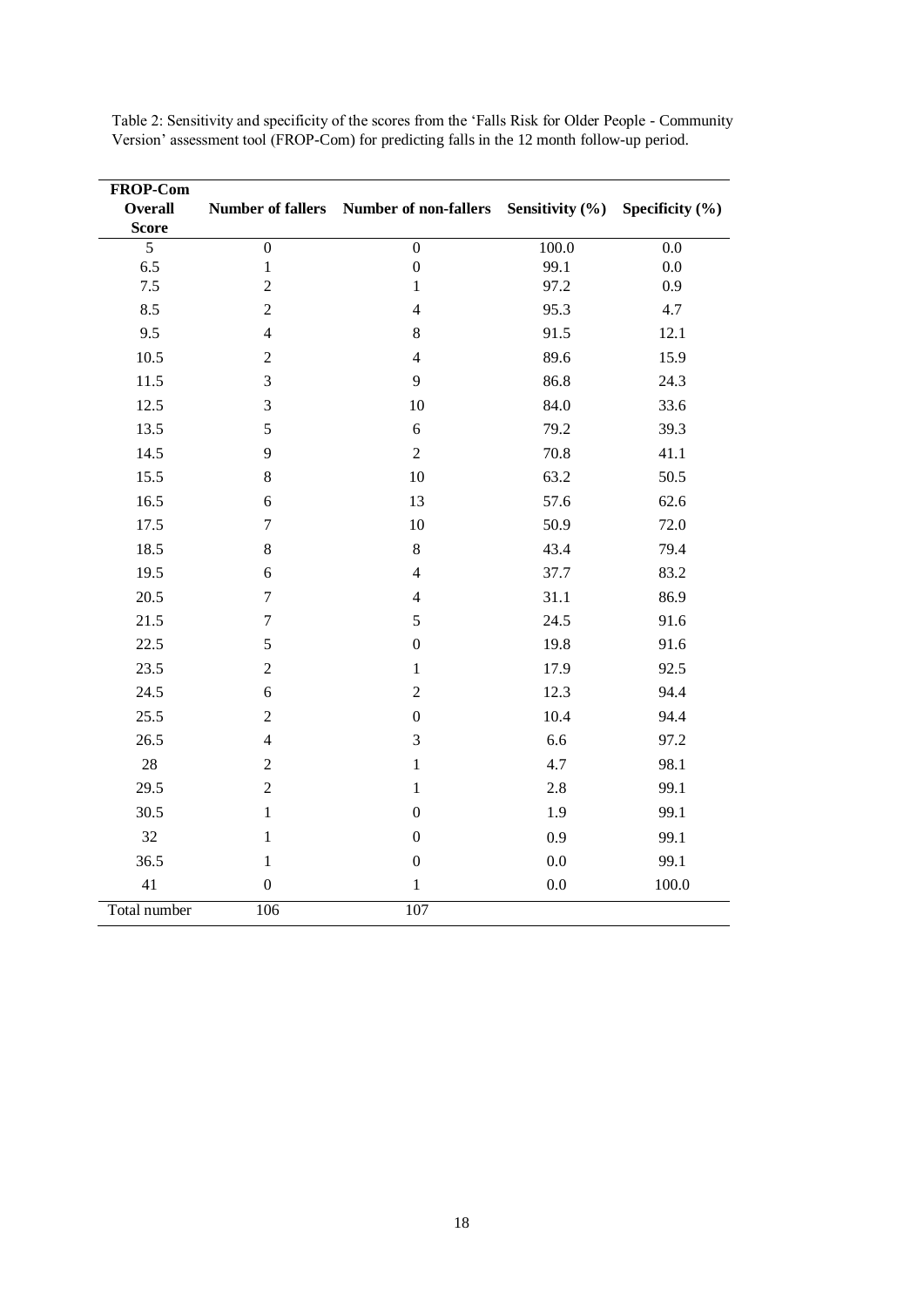Table 3. Participant characteristics for fallers requiring medical attention/no medical attention status over the 12 month follow-up period.

|                                                           | <b>Fallers</b> medical<br>attention | <b>Fallers no medical</b><br>attention | p-value |
|-----------------------------------------------------------|-------------------------------------|----------------------------------------|---------|
| Participants n (%)                                        | 64(60.4)                            | 42(39.6)                               |         |
| Age (years) Mean (SD)                                     | 71.8(8.2)                           | 72.9(8.5)                              | 0.542   |
| Gender                                                    |                                     |                                        | 0.219   |
| Men n $(\% )$                                             | 29(67.4)                            | 14(32.6)                               |         |
| Women $n$ (%)                                             | 35(55.6)                            | 28 (44.4)                              |         |
| Number medications $n$ <sup>(%)</sup>                     |                                     |                                        | 0.454   |
| No medications                                            | 9(8.5)                              | 11(10.3)                               |         |
| 1-2 medications                                           | 14(13.2)                            | 22(20.6)                               |         |
| 3 medications                                             | 16(15.1)                            | 16(15.0)                               |         |
| 4 or more medications                                     | 67(63.2)                            | 58 (54.2)                              |         |
| SELF-REPORTED HEALTH CONDITIONS                           | 31(48.4)                            | 22(52.4)                               | 0.691   |
| Arthritis - Yes (%)                                       |                                     |                                        |         |
| Respiratory conditions - Yes (%)<br>٠                     | 14(21.9)                            | 5(11.9)                                | 0.191   |
| Parkinson's Disease - Yes (%)<br>$\overline{\phantom{0}}$ | 0(0.0)                              | 1(2.4)                                 | 0.215   |
| Diabetes - Yes (%)                                        | 9(14.1)                             | 9(21.4)                                | 0.323   |
| Neuropathy - Yes (%)                                      | 2(3.1)                              | 0(0.0)                                 | 0.247   |
| Cardiac - Yes (%)                                         | 24(37.5)                            | 11(26.2)                               | 0.226   |
| Stroke - Yes (%)<br>$\overline{a}$                        | 8(12.5)                             | 4(9.5)                                 | 0.636   |
| Neuro (other) - Yes (%)<br>$\overline{a}$                 | 10(15.6)                            | 5(11.9)                                | 0.591   |
| Lower limb amputee - Yes (%)<br>$\overline{a}$            | 0(0)                                | 0(0.0)                                 | NA      |
| Osteoporosis - Yes (%)                                    | 12(18.8)                            | 10(23.8)                               | 0.53    |
| Vestibular - Yes (%)                                      | 5(7.8)                              | 2(4.8)                                 | 0.536   |
| Quality of life score (EQ5-D) Mean (SD)                   | 71.9 (18.9)                         | 71.8 (19.9)                            | 0.965   |
| FES-I score Mean (SD)                                     | 11.6(6.2)                           | 12.1(5.4)                              | 0.696   |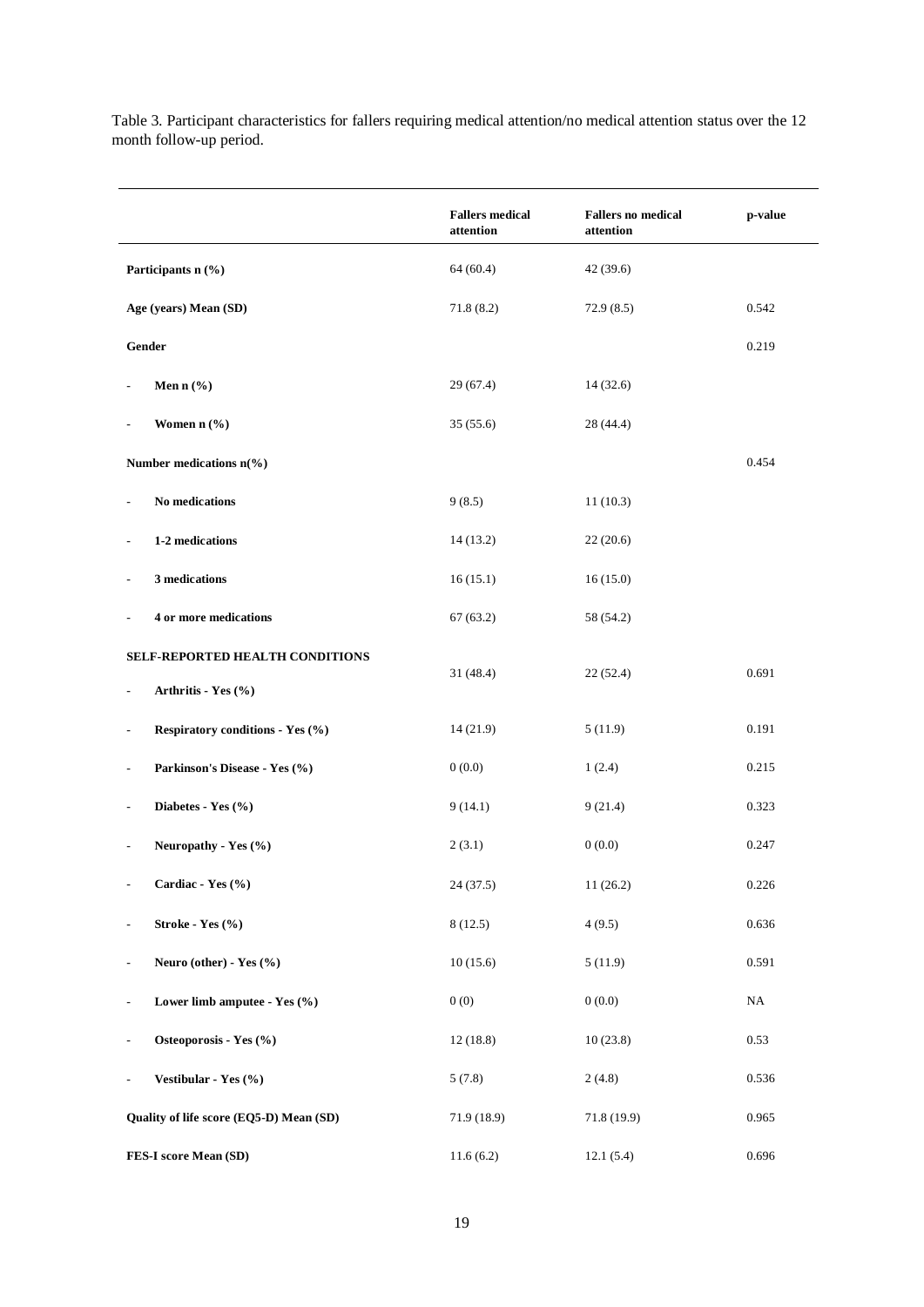| <b>FROP-Com total Mean (SD)</b>                              | 17.0(5.5) | 15.0(5.5)         | 0.075 |
|--------------------------------------------------------------|-----------|-------------------|-------|
| FROP-Com Low - $N$ (%)                                       | 9(14.1)   | 12(28.6)          | 0.067 |
| FROP-Com Moderate - $N$ (%)                                  | 33(51.6)  | 21(50.0)          | 0.875 |
| FROP-Com High - $N$ (%)<br>.<br>.<br>_ _ _ _ _ _ _ _<br>____ | 22(34.4)  | 9(21.4)<br>______ | 0.152 |

SD = standard deviation, Neuro = neurological condition, EQ5-D = EuroQol five dimensions questionnaire, FES-I = falls efficacy – International scale (short form), FROP-Com = Falls risk for older people assessment tool community version, \*p-value: <0.05.